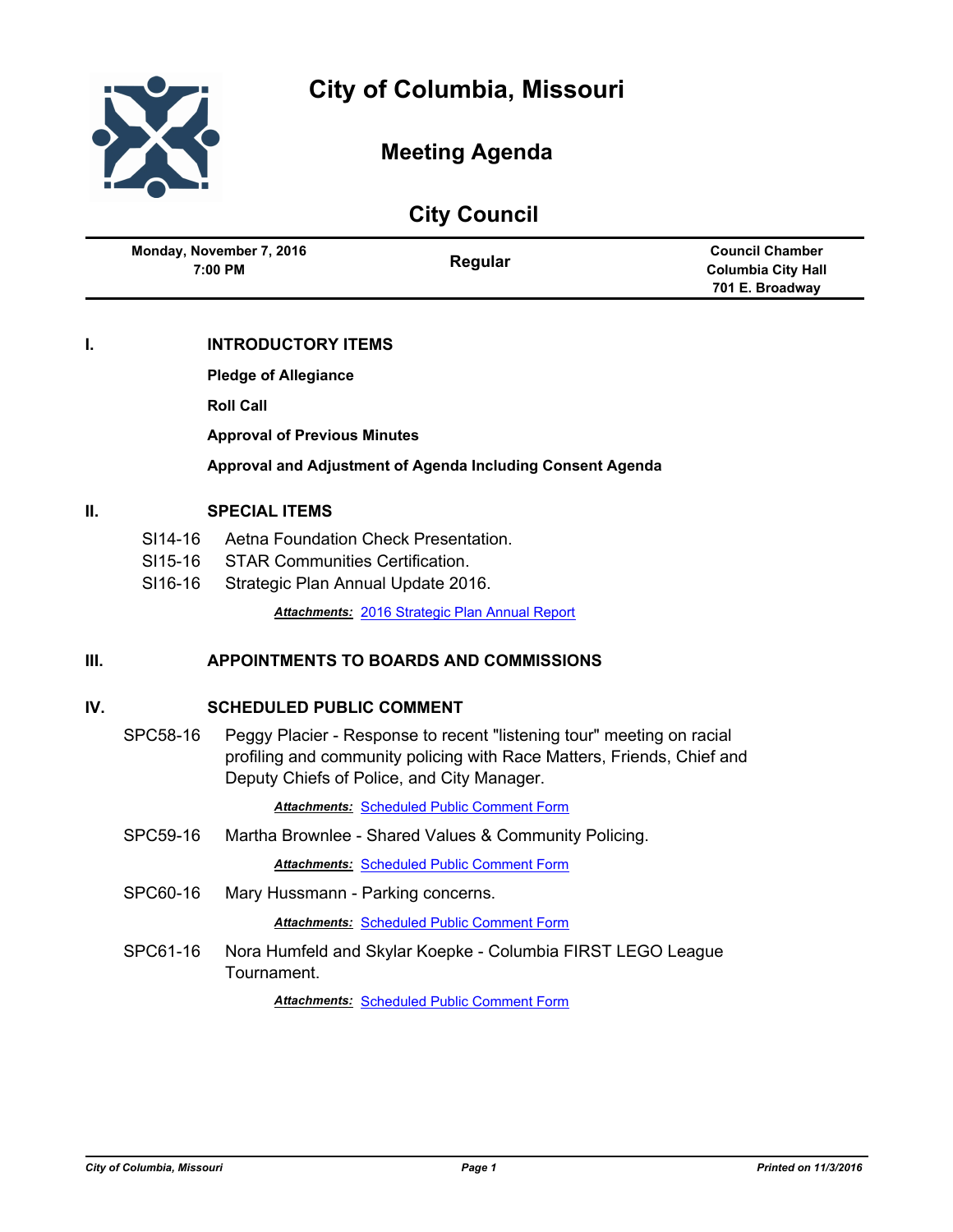# **V. PUBLIC HEARINGS**

PH20-16 Construction of the Henderson Branch sewer extension project. (Tabled at the October 3, 2016 Council Meeting.)

*Recommended Action:* [Need Motion/Mayor Memo]

**Attachments: [Supplemental Council Memo - 10-17-16](http://gocolumbiamo.legistar.com/gateway.aspx?M=F&ID=290ba56d-aee4-428e-aa13-a23029296161.docx)** 

[Supplemental Council Memo - 10-3-16](http://gocolumbiamo.legistar.com/gateway.aspx?M=F&ID=401a40f7-d16d-4e70-8d07-1cd31cf922e6.docx)

[Project Diagram](http://gocolumbiamo.legistar.com/gateway.aspx?M=F&ID=60036c14-f34e-42c9-b517-64ef8a045864.pdf) [Utility Service Territory Map](http://gocolumbiamo.legistar.com/gateway.aspx?M=F&ID=7a0175cf-fa0e-4e38-8fee-b5746a4252a3.pdf) [Initial Properties Map](http://gocolumbiamo.legistar.com/gateway.aspx?M=F&ID=4ebfe6ae-4010-43e9-b1b2-7601f92297ac.pdf) [BCRSD Agreement Map](http://gocolumbiamo.legistar.com/gateway.aspx?M=F&ID=209d0ae3-953b-496f-87b0-4acfeda61f70.pdf)

[BCRSD Letter dated 9-28-16](http://gocolumbiamo.legistar.com/gateway.aspx?M=F&ID=88169932-d19e-4e7c-b1b8-e7453381eea7.pdf)

[Council Memo - 7-5-16](http://gocolumbiamo.legistar.com/gateway.aspx?M=F&ID=18db7bad-6996-492a-b65f-d91ea7857305.docx)

[Map](http://gocolumbiamo.legistar.com/gateway.aspx?M=F&ID=526ae1a4-aae2-404d-ae31-0ca3abfae542.pdf)

[Contact Log](http://gocolumbiamo.legistar.com/gateway.aspx?M=F&ID=d9817d51-8ea9-4980-9774-c9c55e2dc932.pdf)

PH36-16 Proposed construction of improvements to the intersection of Waco Road and State Route B to include the installation of mast arm traffic signals and the modification of existing driveway access locations, and construction of raised islands and a pedestrian crosswalk.

*Recommended Action:* [Need Motion/Mayor Memo]

**Attachments: [Council Memo](http://gocolumbiamo.legistar.com/gateway.aspx?M=F&ID=cd3aed1e-8261-443d-a8f6-e24575a9ac5c.docx)** 

**[Diagrams](http://gocolumbiamo.legistar.com/gateway.aspx?M=F&ID=c2597826-1ac2-4692-9956-3cdbd2f250d6.pdf)** 

[Crash Data, Single Warrants Study, Traffic Counts](http://gocolumbiamo.legistar.com/gateway.aspx?M=F&ID=7b54e45e-970c-4d03-8968-7ae0bcc478a1.pdf)

**[Correspondence](http://gocolumbiamo.legistar.com/gateway.aspx?M=F&ID=9dd422f9-9ce6-4429-9b9b-31b22706ecd2.pdf)** 

[Contact Log](http://gocolumbiamo.legistar.com/gateway.aspx?M=F&ID=fee8f27e-fab1-4f97-81b4-2788ead7e40c.pdf)

PH37-16 Proposed replacement and upgrade of a water main along a portion of Westridge Drive between Broadway and Rollins Road. *Recommended Action:* [See B279-16/Mayor Memo]

**Attachments: [Council Memo](http://gocolumbiamo.legistar.com/gateway.aspx?M=F&ID=c87d9659-981f-45a1-87d6-59bbdf0a89bc.docx)** 

[Fire Hydrant and Water Main Map](http://gocolumbiamo.legistar.com/gateway.aspx?M=F&ID=9954ada3-5a4b-43a9-b467-7bd6838836e5.pdf)

[Westridge Water Main Project Map](http://gocolumbiamo.legistar.com/gateway.aspx?M=F&ID=ea5a60b9-0849-420d-acb5-689fa97e5763.pdf)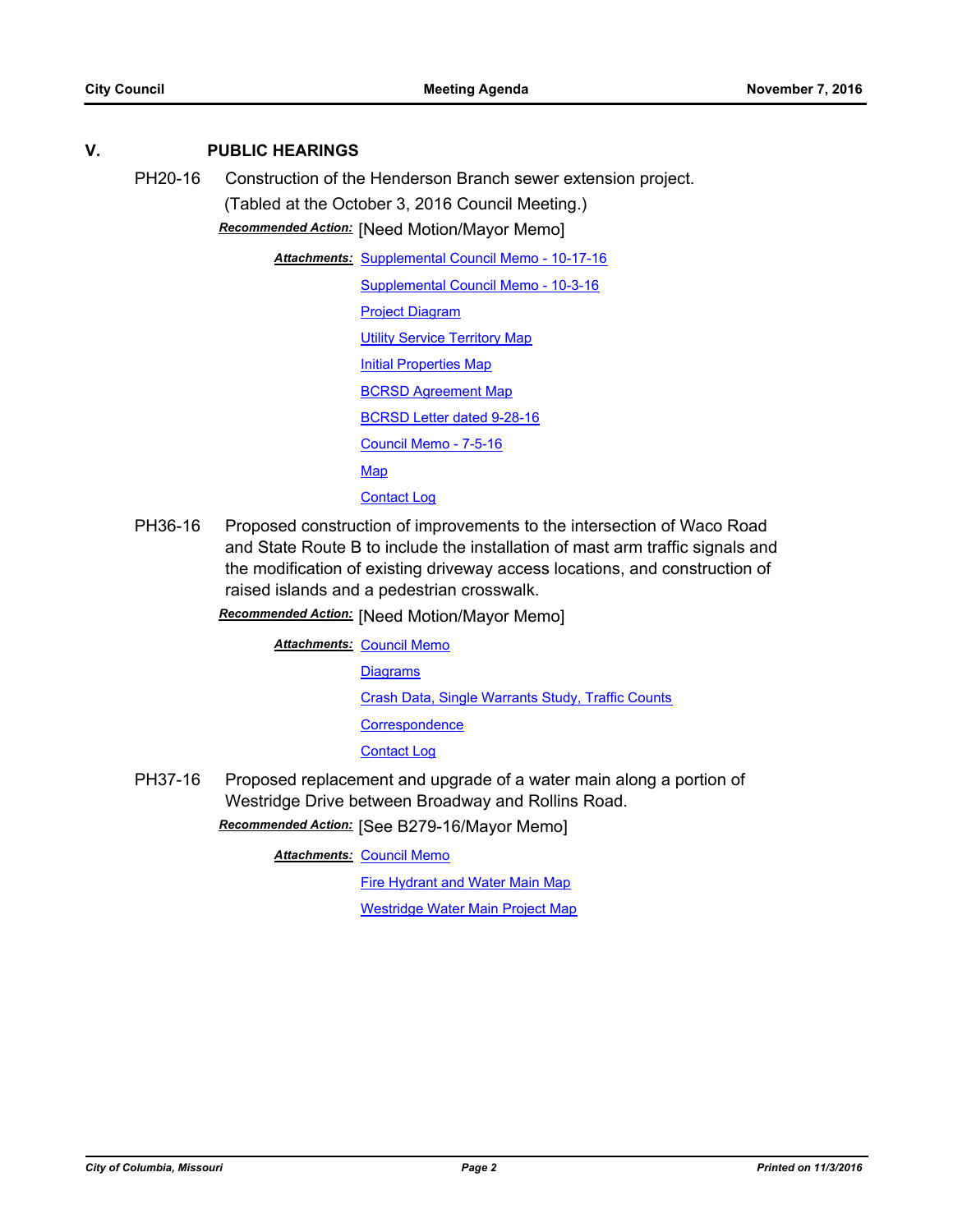B279-16 Authorizing replacement and upgrade of a water main along a portion of Westridge Drive between Broadway and Rollins Road; calling for bids through the Purchasing Division.

*Recommended Action:* [2nd Read & Vote/Mayor Memo]

**Attachments: [Council Memo](http://gocolumbiamo.legistar.com/gateway.aspx?M=F&ID=0ef0ed13-99e3-4a2e-b158-11f71a5d8184.docx)** 

[Fire Hydrant and Water Main Map](http://gocolumbiamo.legistar.com/gateway.aspx?M=F&ID=5c5fcc14-94f5-4b94-855a-53c9c6d0e7e0.pdf)

[Westridge Drive Replacement Location Map](http://gocolumbiamo.legistar.com/gateway.aspx?M=F&ID=e6de4354-228c-4e69-9ac7-f1e7ff7fffa0.pdf)

**[Ordinance](http://gocolumbiamo.legistar.com/gateway.aspx?M=F&ID=b412b9c6-487f-4f39-afe3-6130d3ab060e.doc)** 

PH38-16 Annexation of property located on the west side of Highway PP and north of Mexico Gravel Road (3891 North Highway PP) (Case No. 16-196).

*Recommended Action:* [See B286-16 under Intro & 1st Read/Mayor Memo]

**Attachments: [Council Memo](http://gocolumbiamo.legistar.com/gateway.aspx?M=F&ID=0464ac20-ed9a-435a-9c27-cd541cd749a8.docx)** 

[Locator Map](http://gocolumbiamo.legistar.com/gateway.aspx?M=F&ID=7a0611c6-3da1-4054-b2ce-6637e94d4e18.jpg)

[Diagram - Proposed Force Main Route](http://gocolumbiamo.legistar.com/gateway.aspx?M=F&ID=bfbe56df-07e5-4d5f-bae6-cd43104fc572.pdf)

PH39-16 Annexation of property located at the western terminus of Smith Drive, approximately 3,000 feet west of Scott Boulevard (Case No. 16-178). *Recommended Action:* [See B287-16 under Intro & 1st Read/Mayor Memo]

**Attachments: [Council Memo](http://gocolumbiamo.legistar.com/gateway.aspx?M=F&ID=c6d3ad2d-b433-4b0f-9155-eb25e64e96f4.docx)** 

[Locator Maps](http://gocolumbiamo.legistar.com/gateway.aspx?M=F&ID=a04b6f18-a6c7-4c84-ac0d-cfdc079a8b49.pdf)

## **VI. OLD BUSINESS**

R144-16 Approving the Preliminary Plat for Kitty Hawk Manor, Plat No. 6 located on the southwest corner of the intersection of Northland Drive and Parker Street (Case No. 16-137).

(Tabled at the October 17, 2016 Council Meeting.)

*Recommended Action:* [Read & Vote/Mayor Memo]

**Attachments: [Council Memo](http://gocolumbiamo.legistar.com/gateway.aspx?M=F&ID=7cf53ed8-9d25-4d55-81e8-752d6dcd1ea5.docx) [Staff Report to Planning and Zoning Commission](http://gocolumbiamo.legistar.com/gateway.aspx?M=F&ID=78172922-9ffe-45b0-bb40-f3d8b6f3d65a.pdf)** [Locator Maps](http://gocolumbiamo.legistar.com/gateway.aspx?M=F&ID=e41d1db0-cbfb-4997-ab8d-a7195ad0308e.pdf) [Preliminary Plat \(rev. 9-6-16\)](http://gocolumbiamo.legistar.com/gateway.aspx?M=F&ID=8e91d6f6-2980-4a1d-abd3-aac4e4bca8ee.pdf) [Preliminary Plat \(PZC Packet version\)](http://gocolumbiamo.legistar.com/gateway.aspx?M=F&ID=5d9fd424-3ed3-4171-9d08-265eda895c69.pdf) [Preliminary Plat \(Previously Approved\)](http://gocolumbiamo.legistar.com/gateway.aspx?M=F&ID=908bd806-c0d3-4f3b-b08c-0287fa34744f.pdf) [Excerpts from Minutes](http://gocolumbiamo.legistar.com/gateway.aspx?M=F&ID=c52abda6-c869-46a4-8acd-ce8b3496ebec.docx) [Correspondence from Public](http://gocolumbiamo.legistar.com/gateway.aspx?M=F&ID=2d913963-d662-4b37-87f0-7731eb0362ba.pdf) **[Resolution](http://gocolumbiamo.legistar.com/gateway.aspx?M=F&ID=7334c8db-36e5-466d-bc67-792fd5b887dc.doc)**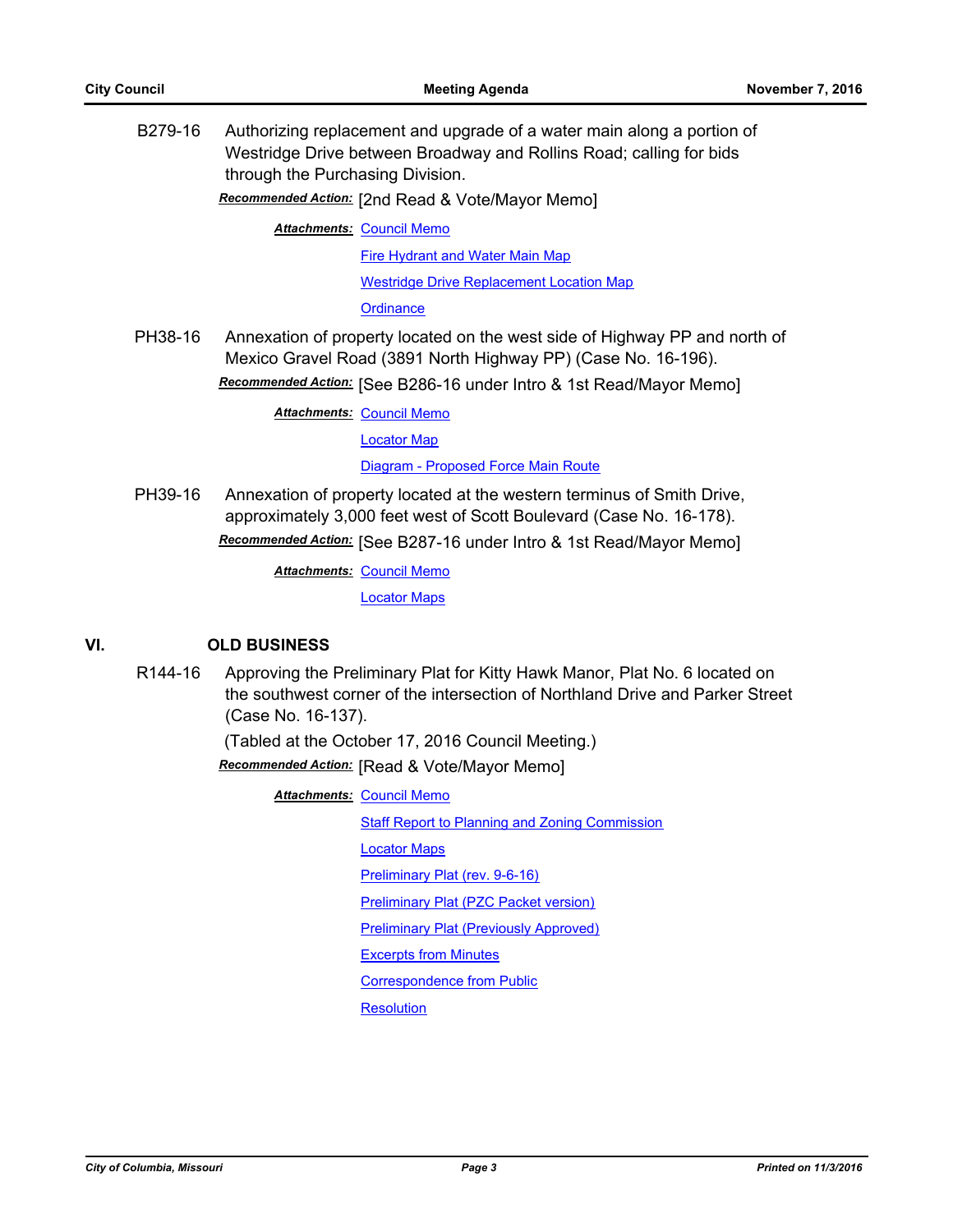B254-16 Changing the uses allowed on O-P zoned property located on the north side of Berrywood Avenue and east of Portland Street; approving a revised statement of intent; approving the Mainstreet Health & Wellness Suites O-P Development Plan (Case No. 16-171). (Tabled at the October 17, 2016 Council Meeting.)

*Recommended Action:* [Read & Vote/Mayor Memo]

**Attachments: [Council Memo](http://gocolumbiamo.legistar.com/gateway.aspx?M=F&ID=e5063f7b-7b49-4b9a-be67-1e977ef1d508.docx)** 

**[Staff Report to Planning and Zoning Commission](http://gocolumbiamo.legistar.com/gateway.aspx?M=F&ID=9240344f-0dc4-42a8-9457-ca6576c1c4ed.pdf)** [Locator Maps](http://gocolumbiamo.legistar.com/gateway.aspx?M=F&ID=26689754-ae1f-4dcc-9d95-8292e21e1df1.pdf) [2008 Rezoning Ordinance](http://gocolumbiamo.legistar.com/gateway.aspx?M=F&ID=bb580ea7-3019-40d7-bbcc-cb3959690f09.pdf) [2008 Development Plan](http://gocolumbiamo.legistar.com/gateway.aspx?M=F&ID=498f78d5-b54e-4b6d-95c4-16d8cc166bf5.pdf) [Mainstreet Health & Wellness Suites O-P Development Plan](http://gocolumbiamo.legistar.com/gateway.aspx?M=F&ID=d5a25eed-d008-4ea7-97d4-6f82a812614d.pdf) [Excerpts from Minutes](http://gocolumbiamo.legistar.com/gateway.aspx?M=F&ID=88a4e0eb-608e-4fe4-a90d-08f9694a50a5.docx) [Correspondence from Public - Support letters](http://gocolumbiamo.legistar.com/gateway.aspx?M=F&ID=4b6b1c60-b544-411d-9e5f-29dde79047ba.pdf) [Correspondence from Public - Opposition letters](http://gocolumbiamo.legistar.com/gateway.aspx?M=F&ID=4ee67c87-e336-4478-82ba-69f2bb2d2923.pdf) [E-mail from Application - Request to Table](http://gocolumbiamo.legistar.com/gateway.aspx?M=F&ID=ebe1c3c5-0fdf-452c-9e0a-322df7f8fe1c.pdf) **[Ordinance](http://gocolumbiamo.legistar.com/gateway.aspx?M=F&ID=fbf1a5c6-a6d2-47c2-be53-3add446e76bc.doc)** [Exhibit A to Ordinance](http://gocolumbiamo.legistar.com/gateway.aspx?M=F&ID=1799859c-8f1b-4d85-98e5-c77dd55de43f.pdf)

[Exhibit B to Ordinance](http://gocolumbiamo.legistar.com/gateway.aspx?M=F&ID=1b13fc2e-f95f-4fc6-b617-86c9576ef195.pdf)

R157-16 Approving Creek Ridge, Preliminary Plat #2 located at the western terminus of Waltz Drive and at the southern terminus of Heath Court (5420 Heath Court); granting a variance from the Subdivision Regulations regarding maximum terminal street length (Case No. 16-145).

(Tabled at the October 17, 2016 Council Meeting.)

*Recommended Action:* [Read & Vote/Mayor Memo]

**Attachments: [Council Memo](http://gocolumbiamo.legistar.com/gateway.aspx?M=F&ID=aeb7ad82-a88f-420a-ad33-7724133cb5d0.docx)** 

[Staff Report to Planning and Zoning Commission](http://gocolumbiamo.legistar.com/gateway.aspx?M=F&ID=92381ea4-8287-4ca1-bd6e-4cdcd1dac334.pdf)

[Locator Maps](http://gocolumbiamo.legistar.com/gateway.aspx?M=F&ID=7f8d9390-fd60-44c5-8818-b447de6d860b.pdf)

[Preliminary Plat](http://gocolumbiamo.legistar.com/gateway.aspx?M=F&ID=3d9ada49-82c9-425b-8631-dba6c14c24aa.pdf)

[Attachment to PZC staff report - Variance Worksheet](http://gocolumbiamo.legistar.com/gateway.aspx?M=F&ID=2552f889-eeaa-4733-bd93-d50a9dbcf428.pdf)

[Attachment to PZC staff report - Creek Ridge Plat 1](http://gocolumbiamo.legistar.com/gateway.aspx?M=F&ID=0b399484-b53f-4021-bf29-af18914b15b3.pdf)

[Attachment to PZC staff report - Creek Ridge Plat 1A](http://gocolumbiamo.legistar.com/gateway.aspx?M=F&ID=b3ee3910-9c9d-4aaf-ad43-950341cf074b.pdf)

[Attachment to PZC staff report - Creek Ridge Preliminary Plat](http://gocolumbiamo.legistar.com/gateway.aspx?M=F&ID=f80e369d-a7a9-4450-a013-8a4f71efa57f.pdf)

[Excerpts from Minutes](http://gocolumbiamo.legistar.com/gateway.aspx?M=F&ID=c5cf1e0c-e94d-4385-86d9-5de55500e4d4.docx)

**[Resolution](http://gocolumbiamo.legistar.com/gateway.aspx?M=F&ID=dbd71aaf-c480-4b7e-9ec9-01679080f690.doc)**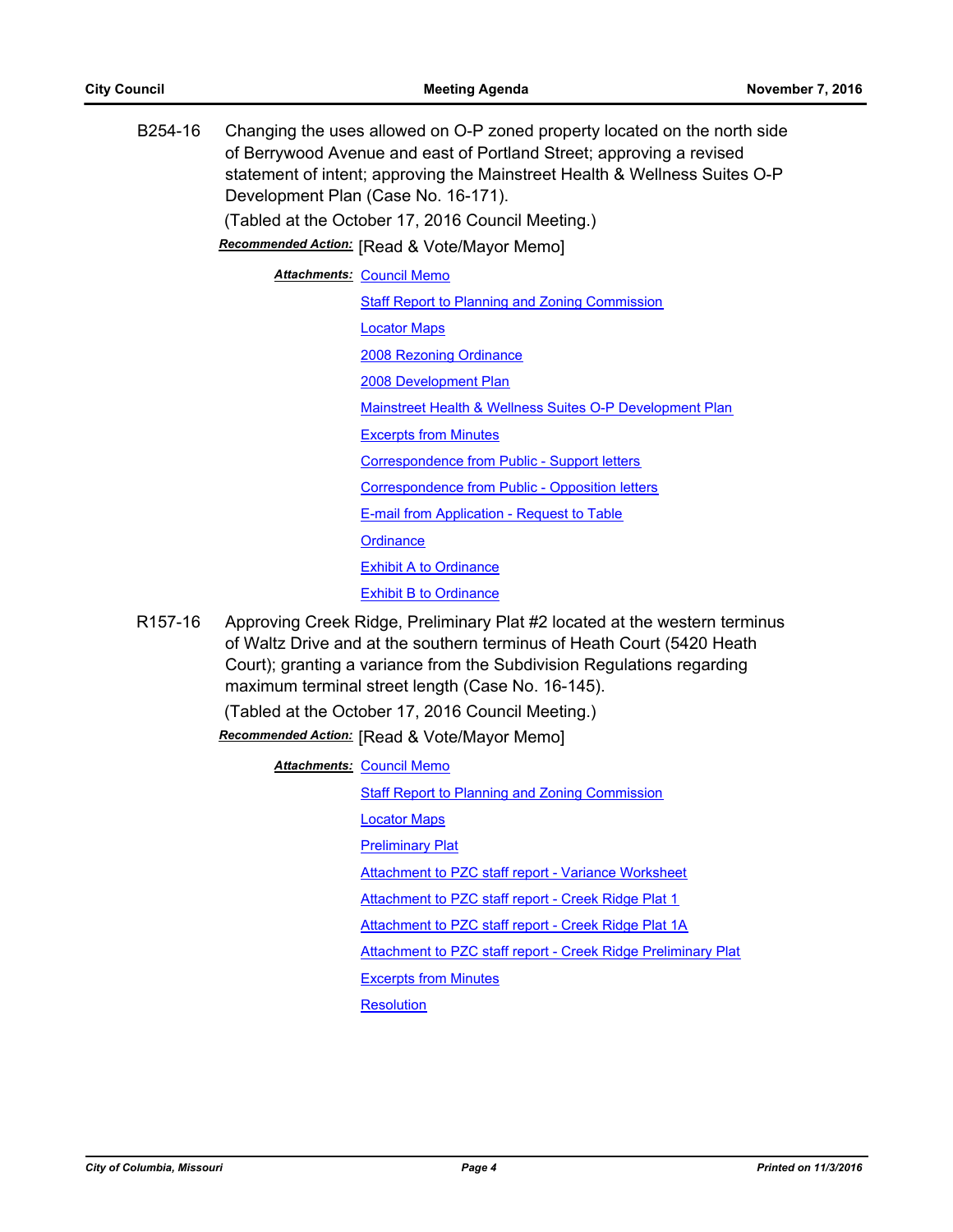PR159-16 Approving a Minority and/or Woman Owned Business Program Plan for the City of Columbia.

*Recommended Action:* [Read & Vote/Mayor Memo]

**Attachments: [Council Memo](http://gocolumbiamo.legistar.com/gateway.aspx?M=F&ID=0003cd66-8899-4118-8398-7ea5b4dcb691.docx)** 

[Policy Resolution](http://gocolumbiamo.legistar.com/gateway.aspx?M=F&ID=fea2be65-87a7-44d3-9279-a05ada469085.doc)

[Exhibit A to Policy Resolution](http://gocolumbiamo.legistar.com/gateway.aspx?M=F&ID=16e65e43-fd25-4fd1-b951-03896264bfff.docx)

# **VII. CONSENT AGENDA**

B274-16 Rezoning property located on the north side of Lynn Street between Oak Street and Garth Avenue (107 and 115 Lynn Street) from District C-P to District R-1 (Case No. 16-184).

*Recommended Action:* [2nd Read & Vote/Mayor Memo]

**Attachments: [Council Memo](http://gocolumbiamo.legistar.com/gateway.aspx?M=F&ID=e8c195b1-cc66-4c31-9bdf-3309d824dc39.docx) [Staff Report to Planning and Zoning Commission](http://gocolumbiamo.legistar.com/gateway.aspx?M=F&ID=b2d902ad-f668-4e3f-a6f6-524ca748550e.pdf)** [Locator Maps](http://gocolumbiamo.legistar.com/gateway.aspx?M=F&ID=7911f8e2-1e08-43c9-95eb-18a3f297d81d.pdf) [Excerpts from Minutes](http://gocolumbiamo.legistar.com/gateway.aspx?M=F&ID=b6b49f8d-e2ec-4617-960b-5c4f73589253.pdf) **[Ordinance](http://gocolumbiamo.legistar.com/gateway.aspx?M=F&ID=70a559e3-225e-42bb-8d6a-cbb7da9213a9.doc)** 

B275-16 Rezoning property located on the west side of College Avenue and south of Business Loop 70 (1201 N. College Avenue) from District R-3 to District C-1 (Case No. 16-182).

*Recommended Action:* [2nd Read & Vote/Mayor Memo]

**Attachments: [Council Memo](http://gocolumbiamo.legistar.com/gateway.aspx?M=F&ID=c74b31a0-2e7f-4099-a0dd-ad69b1ddecef.docx)** 

**[Staff Report to the Planning and Zoning Commission](http://gocolumbiamo.legistar.com/gateway.aspx?M=F&ID=97adf5b6-704c-4f0a-b2d7-221a269cca68.pdf)** 

[Locator Maps](http://gocolumbiamo.legistar.com/gateway.aspx?M=F&ID=ce22eccc-9291-42d6-bcc9-dac9e0449e71.pdf)

[Excerpts from Minutes](http://gocolumbiamo.legistar.com/gateway.aspx?M=F&ID=863f0ee9-2b12-4b51-a675-75f6ed0b030d.pdf)

**[Ordinance](http://gocolumbiamo.legistar.com/gateway.aspx?M=F&ID=4701cca8-b6e5-4b68-a6db-9f3b7b995b8e.doc)** 

B276-16 Approving the Subdivision Replat of Sigma Nu Fraternity located on the northeast corner of College Avenue and Bouchelle Avenue; granting a variance from the Subdivision Regulations regarding dedication of street right-of-way subject to a condition (Case No. 16-189).

*Recommended Action:* [2nd Read & Vote/Mayor Memo]

**Attachments: [Council Memo](http://gocolumbiamo.legistar.com/gateway.aspx?M=F&ID=6a8873c5-f4db-4b23-872d-cbc7ff73d0af.docx)** 

[Staff Report to Planning and Zoning Commission](http://gocolumbiamo.legistar.com/gateway.aspx?M=F&ID=756e2ef9-4578-454b-a067-5f85225e9c39.pdf) [Attachment to the PZC staff report - Variance Worksheet](http://gocolumbiamo.legistar.com/gateway.aspx?M=F&ID=84e7e81f-ceaa-4557-90f5-03826a2653c9.pdf) [Locator Maps](http://gocolumbiamo.legistar.com/gateway.aspx?M=F&ID=6ddd6fae-e9a4-4543-863c-aa9d81d8b0c6.pdf) [Final Plat](http://gocolumbiamo.legistar.com/gateway.aspx?M=F&ID=faf0a2b2-5770-4943-938f-ae17a6a55239.pdf) [Excerpts from Minutes](http://gocolumbiamo.legistar.com/gateway.aspx?M=F&ID=14bad3f8-f029-44a8-98a6-5e37df312889.pdf) **[Ordinance](http://gocolumbiamo.legistar.com/gateway.aspx?M=F&ID=2255217c-893e-469c-9062-96b0c33d47da.doc)** [Exhibit A to Ordinance](http://gocolumbiamo.legistar.com/gateway.aspx?M=F&ID=855eb0bd-1c80-486d-89b8-2e971e167415.pdf)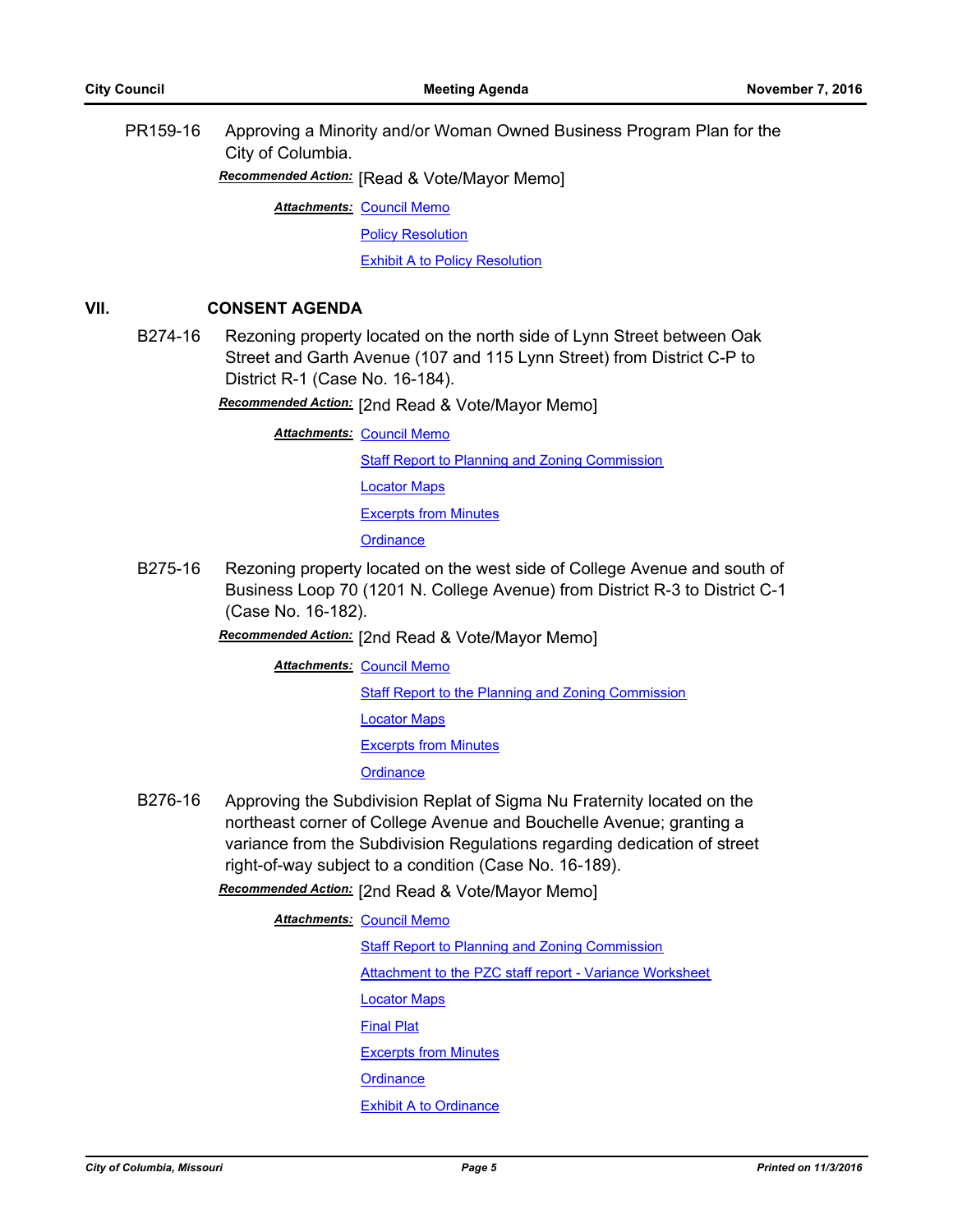B277-16 Appropriating funds received from the Columbia Public School District pursuant to the terms of a development agreement related to public infrastructure improvement upgrades associated with the construction of the Beulah Ralph Elementary School.

*Recommended Action:* [2nd Read & Vote/Mayor Memo]

**Attachments: [Council Memo](http://gocolumbiamo.legistar.com/gateway.aspx?M=F&ID=ce170b76-5e61-4400-857e-cb00f164a397.docx)** 

[Cost Breakout](http://gocolumbiamo.legistar.com/gateway.aspx?M=F&ID=32fd235d-f788-4370-bbff-2ec4597a9c10.pdf)

**[Ordinance](http://gocolumbiamo.legistar.com/gateway.aspx?M=F&ID=05e312f7-8eb5-4e22-af56-e702a6fd4e19.doc)** 

B278-16 Appropriating grant funds received from the Federal Aviation Administration for the Runway 13-31 and Taxiway B reconstruction and extension project at the Columbia Regional Airport.

*Recommended Action:* [2nd Read & Vote/Mayor Memo]

**Attachments: [Council Memo](http://gocolumbiamo.legistar.com/gateway.aspx?M=F&ID=a1c371cb-90a6-40bd-8ce3-b05b9cec478f.docx)** 

**[Ordinance](http://gocolumbiamo.legistar.com/gateway.aspx?M=F&ID=ba65c227-636d-426c-a1d5-b6d7a5530b5d.doc)** 

B280-16 Authorizing construction of the Hubbell Drive PCCE #39 sanitary sewer improvement project; calling for bids through the Purchasing Division. *Recommended Action:* [2nd Read & Vote/Mayor Memo]

**Attachments: [Council Memo](http://gocolumbiamo.legistar.com/gateway.aspx?M=F&ID=a7830ab5-6302-4b5b-9a68-7e84bd97ba9e.docx)** 

**[Diagram](http://gocolumbiamo.legistar.com/gateway.aspx?M=F&ID=4f66a7f6-4091-4ae8-8644-28bc16238627.jpg)** 

**[Ordinance](http://gocolumbiamo.legistar.com/gateway.aspx?M=F&ID=a497e70b-042d-4eaf-a5e6-def95a3464cf.doc)** 

B281-16 Accepting conveyances for water and electric utility purposes. *Recommended Action:* [2nd Read & Vote/Mayor Memo]

**Attachments: [Council Memo](http://gocolumbiamo.legistar.com/gateway.aspx?M=F&ID=8a73067e-4172-4a99-b37f-f71a2759bb9d.docx)** 

**[Ordinance](http://gocolumbiamo.legistar.com/gateway.aspx?M=F&ID=0471ffc3-94e1-460d-93ea-6144a4703477.doc)** 

B282-16 Accepting conveyances for sewer, utility and drainage purposes. *Recommended Action:* [2nd Read & Vote/Mayor Memo]

**Attachments: [Council Memo](http://gocolumbiamo.legistar.com/gateway.aspx?M=F&ID=47e4ae6e-70ef-449b-a5eb-1ce5b25c3331.docx)** 

**[Ordinance](http://gocolumbiamo.legistar.com/gateway.aspx?M=F&ID=66b65037-9b8c-490f-97c4-67def9aaf589.doc)** 

B283-16 Accepting a donation from The Downtown Community Improvement District for the purchase and replacement of two (2) safety cameras in the downtown area and associated funding of applicable technology support for the downtown camera system in FY 2017; appropriating funds.

*Recommended Action:* [2nd Read & Vote/Mayor Memo]

**Attachments: [Council Memo](http://gocolumbiamo.legistar.com/gateway.aspx?M=F&ID=b1b5d54d-d0a7-4f67-b964-4e3953096296.docx)** 

[Correspondence from the Downtown Community Improvement District](http://gocolumbiamo.legistar.com/gateway.aspx?M=F&ID=62e65ea9-2703-49dc-8e43-577bb36af773.pdf)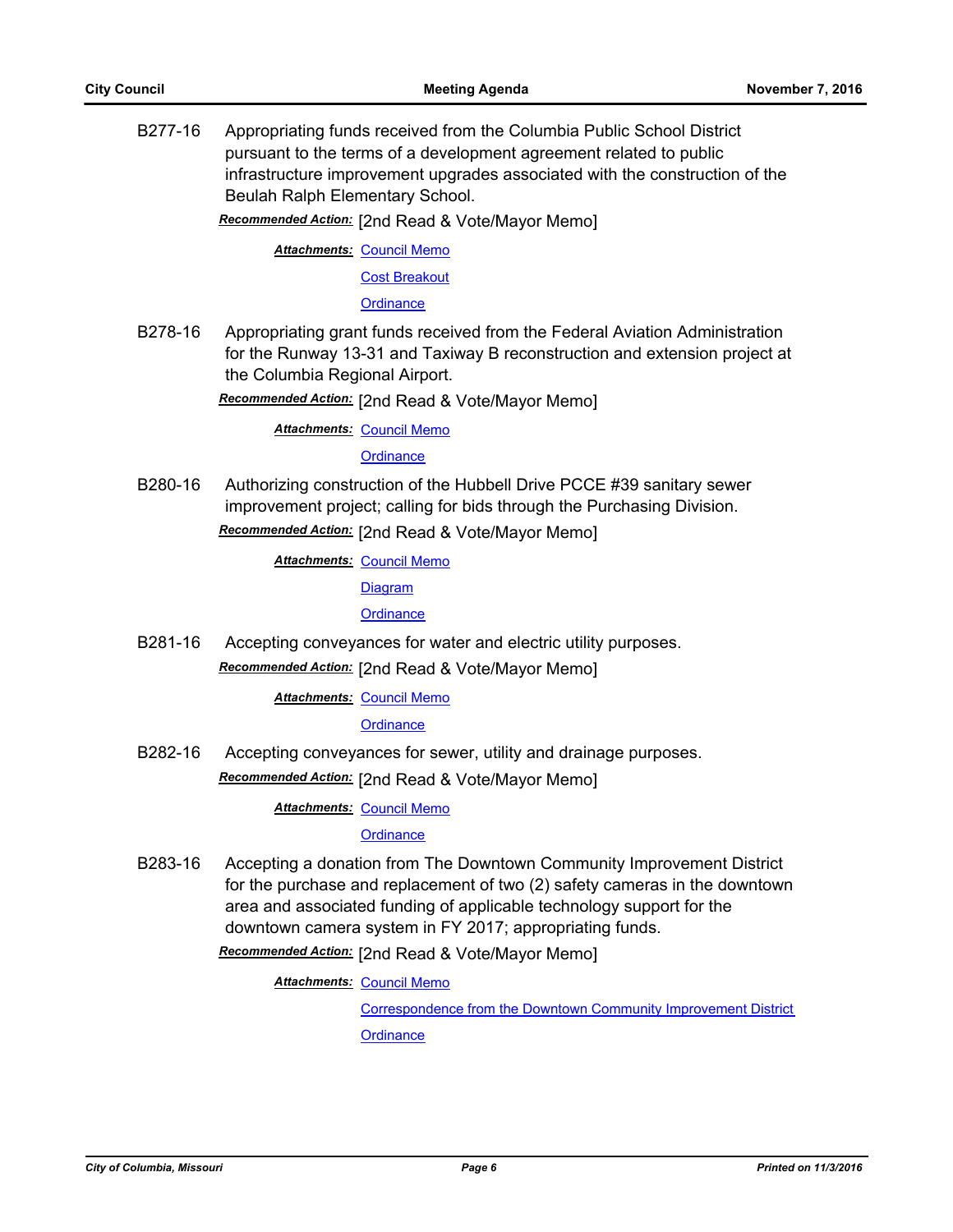B284-16 Authorizing Amendment No. 1 to the program services contract with the Missouri Department of Health and Senior Services relating to the Teen Outreach Program (TOP).

*Recommended Action:* [2nd Read & Vote/Mayor Memo]

**Attachments: [Council Memo](http://gocolumbiamo.legistar.com/gateway.aspx?M=F&ID=d9ff16d0-63bb-42e1-8683-351acf39084d.docx)** 

**[Ordinance](http://gocolumbiamo.legistar.com/gateway.aspx?M=F&ID=737caf30-4d3f-4ac9-93c1-82d9576ce98e.doc)** 

[Exhibit A to Ordinance](http://gocolumbiamo.legistar.com/gateway.aspx?M=F&ID=c634b345-1fc0-4abd-a381-77d591a6e0e1.pdf)

R160-16 Setting a public hearing: proposed construction of Phase II improvements to the pickleball court area at Albert-Oakland Park to include the installation of two new pickleball courts, lighting improvements, a small shelter, water fountain and construction of walkway connections.

*Recommended Action:* [Read & Vote/Mayor Memo]

**Attachments: [Council Memo](http://gocolumbiamo.legistar.com/gateway.aspx?M=F&ID=bde87dfc-2a30-4114-995e-18ecfa21b16c.docx)** 

[Plans](http://gocolumbiamo.legistar.com/gateway.aspx?M=F&ID=c2cde976-860d-4735-91f5-d7b361910d3f.pdf)

**[Resolution](http://gocolumbiamo.legistar.com/gateway.aspx?M=F&ID=1e553b38-bbb1-486e-917c-9757ef642209.doc)** 

R161-16 Transferring council reserve funds to support the 2016 Columbia/Boone County Homelessness Summit.

*Recommended Action:* [Read & Vote/Mayor Memo]

**Attachments: [Council Memo](http://gocolumbiamo.legistar.com/gateway.aspx?M=F&ID=2b93b48c-ca95-47ce-b1b5-dabb26160d12.docx)** 

**[Resolution](http://gocolumbiamo.legistar.com/gateway.aspx?M=F&ID=166d7bad-c011-4ade-bebe-103968304502.doc)** 

R162-16 Transferring council reserve funds to support the Room at the Inn program relating to emergency shelter services for unsheltered homeless persons.

*Recommended Action:* [Read & Vote/Mayor Memo]

**Attachments: [Council Memo](http://gocolumbiamo.legistar.com/gateway.aspx?M=F&ID=55ca5036-5118-465d-8325-71ac445901f7.docx)** 

**[Resolution](http://gocolumbiamo.legistar.com/gateway.aspx?M=F&ID=4d338c38-e0d2-4002-8f76-8c285ddbe1da.doc)** 

R163-16 Authorizing a Memorandum of Understanding with Columbia Housing Authority's Low Income Services (CHALIS) for Teen Outreach Program (TOP) activities in Boone County.

*Recommended Action:* [Read & Vote/Mayor Memo]

**Attachments: [Council Memo](http://gocolumbiamo.legistar.com/gateway.aspx?M=F&ID=4dc8cd6d-e880-459c-a831-aa69564955dc.docx)** 

**[Resolution](http://gocolumbiamo.legistar.com/gateway.aspx?M=F&ID=e57ae069-196e-4756-910e-0a48d5a6547e.doc)** 

[Exhibit A to Resolution](http://gocolumbiamo.legistar.com/gateway.aspx?M=F&ID=97f828d3-8d12-4149-83f1-f7886c9b8c53.pdf)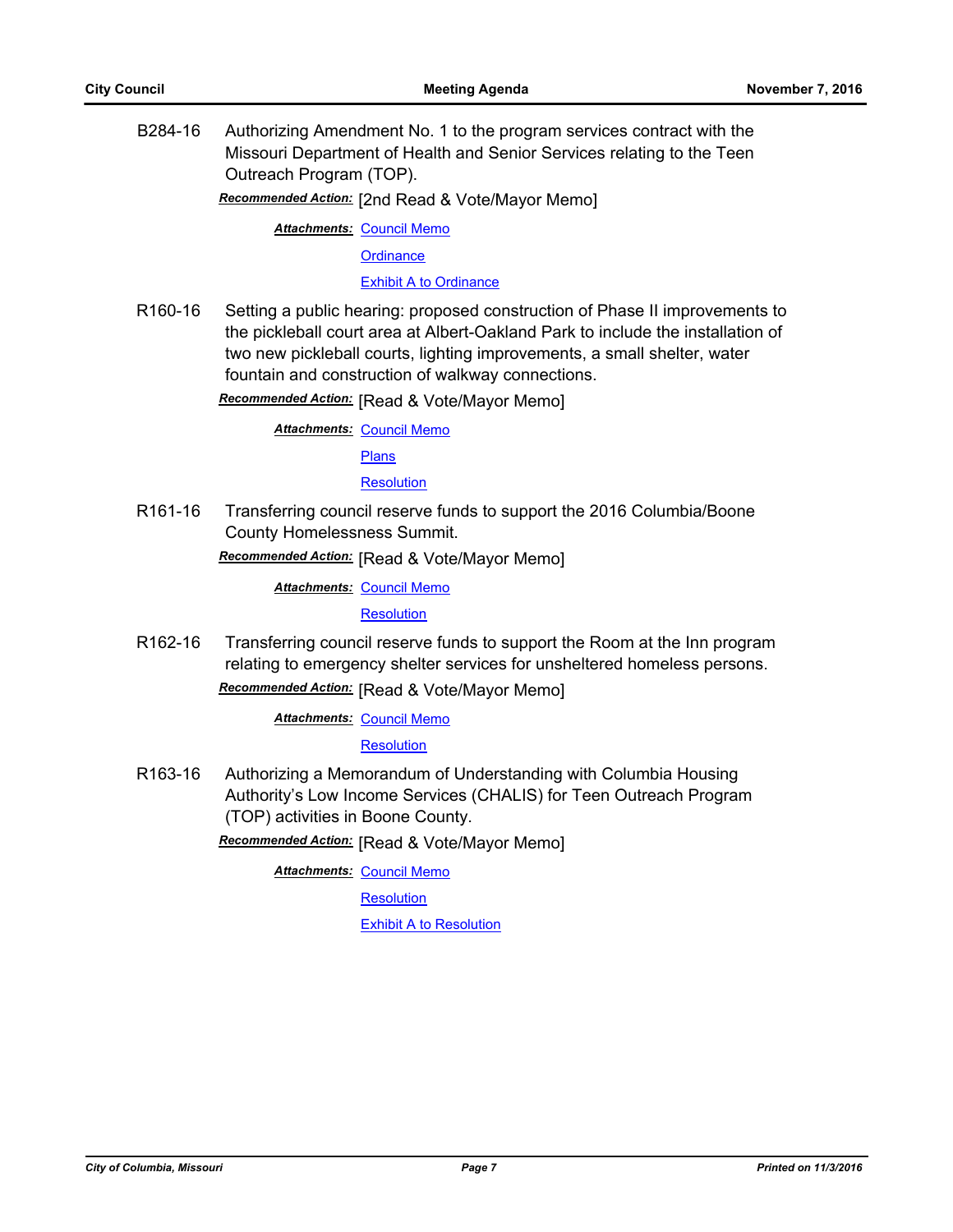R164-16 Authorizing the installation of a street light on the south side of Benton Street and at the intersection of Sanford Street and Conley Avenue.

*Recommended Action:* [Read & Vote/Mayor Memo]

**Attachments: [Council Memo](http://gocolumbiamo.legistar.com/gateway.aspx?M=F&ID=dc592f2b-d6ad-41f0-9eaf-7bb8995eac5d.docx)** 

[Exhibit A to Council Memo](http://gocolumbiamo.legistar.com/gateway.aspx?M=F&ID=6c18f641-d9ac-41ff-86c6-743fca802f37.pdf) [Exhibit D to Council Memo](http://gocolumbiamo.legistar.com/gateway.aspx?M=F&ID=13f1af0b-de74-4cc9-bc61-387a7c954f1f.pdf) **[Resolution](http://gocolumbiamo.legistar.com/gateway.aspx?M=F&ID=1db0c185-aa19-4008-a89b-21e04f175c1f.doc)** [Exhibit B to Resolution](http://gocolumbiamo.legistar.com/gateway.aspx?M=F&ID=b50c0263-a960-4a73-9ebe-cd61ba4bf8e6.pdf)

[Exhibit C to Resolution](http://gocolumbiamo.legistar.com/gateway.aspx?M=F&ID=14bfd10e-698e-4bc1-9fc6-688365f0cca1.pdf)

R165-16 Authorizing an agreement for professional engineering services with Burns & McDonnell Engineering Company, Inc. for planning, design and construction of airport projects at the Columbia Regional Airport.

*Recommended Action:* [Read & Vote/Mayor Memo]

**Attachments: [Council Memo](http://gocolumbiamo.legistar.com/gateway.aspx?M=F&ID=4639d9af-6931-4835-aaa9-df28e67cada0.docx)** 

**[Resolution](http://gocolumbiamo.legistar.com/gateway.aspx?M=F&ID=72c01cdc-e589-4a7d-9eb3-9a1be1b3225a.doc)** 

**[Attachment A to Resolution](http://gocolumbiamo.legistar.com/gateway.aspx?M=F&ID=9d9f31ec-49c2-4795-a6f5-067b2101d925.pdf)** 

R166-16 Authorizing an agreement for professional engineering services with Engineering Surveys and Services for design services relating to improvements to Nifong Boulevard between Providence Road and Forum Boulevard.

*Recommended Action:* [Read & Vote/Mayor Memo]

**Attachments: [Council Memo](http://gocolumbiamo.legistar.com/gateway.aspx?M=F&ID=1e07a39f-9e10-44d0-b88e-38a9bc9d443d.docx)** 

**[Map](http://gocolumbiamo.legistar.com/gateway.aspx?M=F&ID=ff6b2936-203f-4016-9750-b4c59c1e5ccb.pdf)** 

**[Resolution](http://gocolumbiamo.legistar.com/gateway.aspx?M=F&ID=7371d9e4-daf7-4a37-a0ed-64c4afd81fcb.doc)** 

[Exhibit A to Resolution](http://gocolumbiamo.legistar.com/gateway.aspx?M=F&ID=7dfdc26b-afeb-4ed6-9867-0cd65f3875b9.pdf)

R167-16 Appointing Cavanaugh Noce to the position of Municipal Judge. *Recommended Action:* [Read & Vote/Mayor Memo]

**Attachments: [Council Memo](http://gocolumbiamo.legistar.com/gateway.aspx?M=F&ID=941b3174-93a4-4109-8a80-c0d6452f2f96.docx)** 

**[Resolution](http://gocolumbiamo.legistar.com/gateway.aspx?M=F&ID=1ca0488d-ed38-4c4a-a87b-bf9a00d15bec.doc)**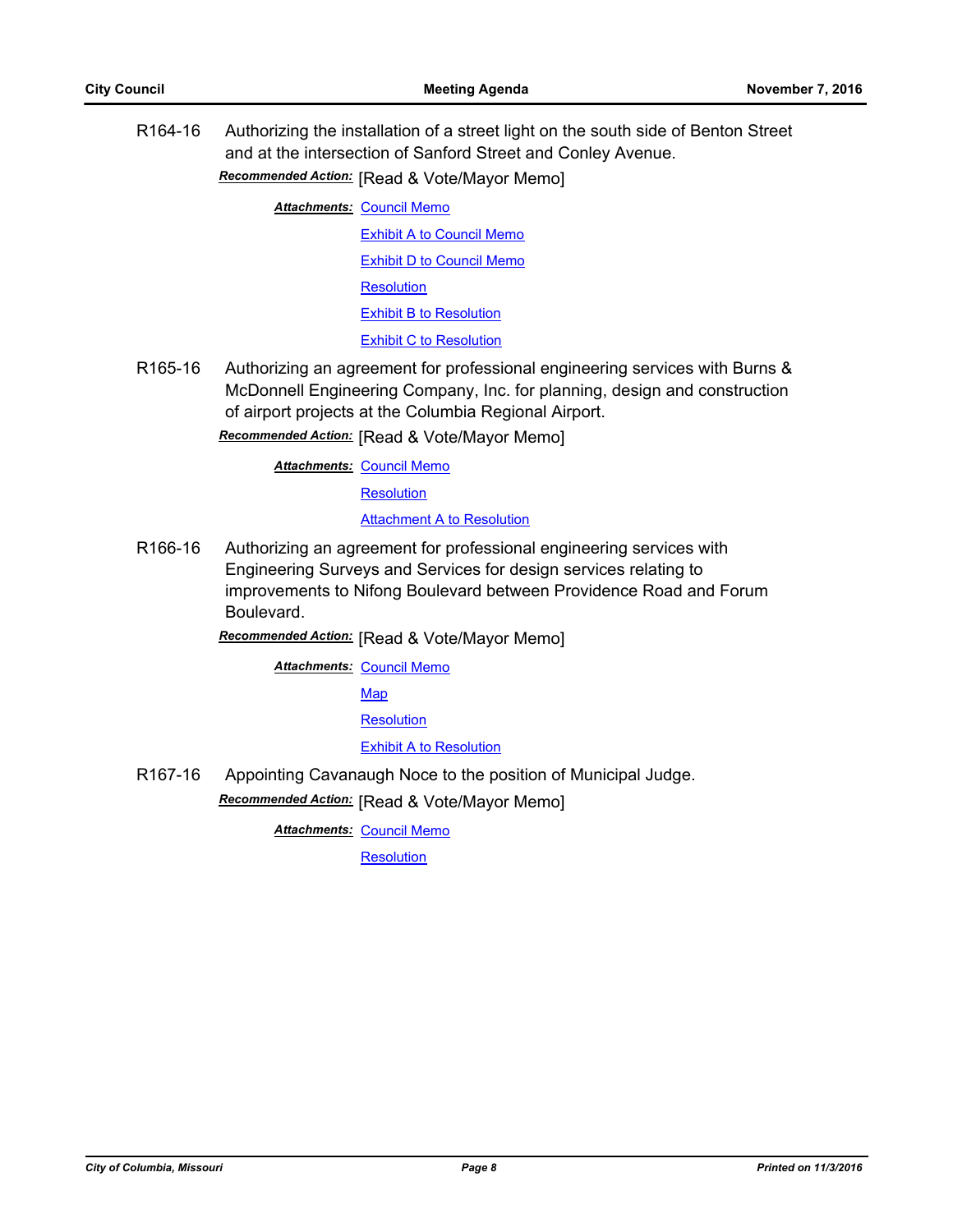# **VIII. NEW BUSINESS**

R168-16 Finding the structure located at 111 East Stewart Road is a dangerous structure; authorizing an exception to Ordinance No. 022823 relating to the administrative delay on the demolition of structures in specified areas.

*Recommended Action:* [Read & Vote/Mayor Memo]

**Attachments: [Council Memo](http://gocolumbiamo.legistar.com/gateway.aspx?M=F&ID=3eb52a95-b111-4cf8-a466-8fd57b80ca25.docx) [Notice of Violation](http://gocolumbiamo.legistar.com/gateway.aspx?M=F&ID=0d27eed1-1933-48ab-a832-cd9a9850a066.pdf) [Demolition Permit Application](http://gocolumbiamo.legistar.com/gateway.aspx?M=F&ID=99f2ec67-6729-41c8-a899-794350a89f74.pdf)** [Demolition Plan](http://gocolumbiamo.legistar.com/gateway.aspx?M=F&ID=b9abb50c-87c8-4f55-82d3-19150201deb1.pdf) [Sketch of Proposed Building](http://gocolumbiamo.legistar.com/gateway.aspx?M=F&ID=8a8508ce-186b-4c69-a669-9a03293055f9.pdf) **[Site Layout Plan](http://gocolumbiamo.legistar.com/gateway.aspx?M=F&ID=9de5db59-348e-4b75-a506-28ac17a956ea.pdf) [Resolution](http://gocolumbiamo.legistar.com/gateway.aspx?M=F&ID=85a0bfe4-78e6-4c1f-9ae6-4e8ecb71dc84.doc)** 

# **IX. INTRODUCTION AND FIRST READING**

B285-16 Amending Ordinance No. 022823 to extend the administrative delay on the processing of applications for a building permit to construct new multi-family units and demolition of structures which are at least fifty years old in specified areas to March 31, 2017.

*Recommended Action:* [Intro & 1st Read/Mayor Memo]

**Attachments: [Council Memo](http://gocolumbiamo.legistar.com/gateway.aspx?M=F&ID=cc52df30-aebf-4de4-871a-7a5b716891f6.docx)** 

[Exhibit A - Admin Delay Area Map](http://gocolumbiamo.legistar.com/gateway.aspx?M=F&ID=5ddd1d4e-9128-4a5e-9eab-af4ffaef9f17.pdf)

**[Ordinance](http://gocolumbiamo.legistar.com/gateway.aspx?M=F&ID=5e01f11e-ebde-4571-a9e1-7e426b515bdc.doc)** 

B286-16**\*\*** Voluntary annexation of property located on the west side of Highway PP and north of Mexico Gravel Road (3891 North Highway PP); establishing permanent R-1 zoning (Case No. 16-196).

*Recommended Action:* [Intro & 1st Read/Mayor Memo]

**Attachments: [Council Memo](http://gocolumbiamo.legistar.com/gateway.aspx?M=F&ID=79f1f657-032c-4da1-ba03-5ff83c1dc343.docx)** 

[Staff report to Planning and Zoning Commission](http://gocolumbiamo.legistar.com/gateway.aspx?M=F&ID=a0749aea-5483-4c29-a699-00c5db7616d5.pdf)

[Locator Maps](http://gocolumbiamo.legistar.com/gateway.aspx?M=F&ID=75db1b66-38c6-4b0b-a315-3e036f398b78.pdf)

[Diagram - Proposed Force Main Route](http://gocolumbiamo.legistar.com/gateway.aspx?M=F&ID=88feb5bf-3a49-42a2-9395-f307fb61688c.pdf)

[Public Correspondence](http://gocolumbiamo.legistar.com/gateway.aspx?M=F&ID=1c9ff4a3-9ed7-4364-8259-10b3b86b1b5d.pdf)

[Excerpts from Minutes](http://gocolumbiamo.legistar.com/gateway.aspx?M=F&ID=ebeee7e2-adf1-4b60-934d-7c5d6a5c2ae5.docx)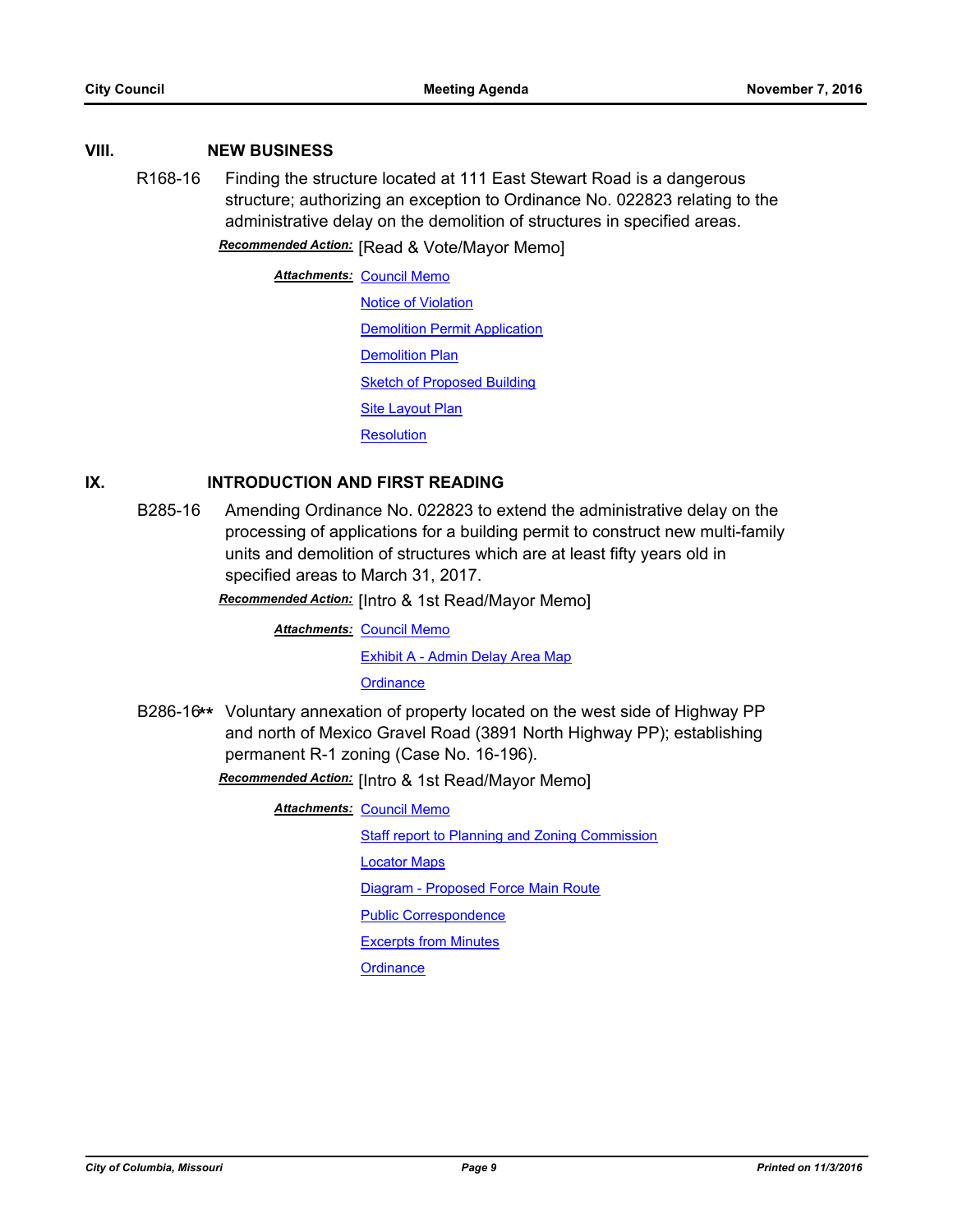B287-16 Voluntary annexation of property located at the western terminus of Smith Drive, approximately 3,000 feet west of Scott Boulevard; establishing permanent R-1 zoning; authorizing a development agreement with Tompkins Homes and Development, Inc. and the Glen Smith Trust and Lillie Beatrice Smith Trust (Case No. 16-178).

*Recommended Action:* [Intro & 1st Read/Mayor Memo]

**Attachments: [Council Memo](http://gocolumbiamo.legistar.com/gateway.aspx?M=F&ID=76ff4c77-5782-49db-91ca-53e2e8066145.docx)** 

[Staff Report to Planning and Zoning Commission](http://gocolumbiamo.legistar.com/gateway.aspx?M=F&ID=007c1cbc-1c23-4e63-8a86-cfcdc0d0a5bf.pdf) [PZC Staff Report Attachment - Preliminary Plat](http://gocolumbiamo.legistar.com/gateway.aspx?M=F&ID=190fd238-22d5-4a85-b42a-f86c940cad5a.pdf) [Locator Maps](http://gocolumbiamo.legistar.com/gateway.aspx?M=F&ID=4c1ae524-d9e1-49ad-bd3d-8ffb1e297d46.pdf) [Public Correspondance](http://gocolumbiamo.legistar.com/gateway.aspx?M=F&ID=a614b5e6-0e02-4ba4-bcb5-ab3700ddbbaf.pdf) [Archaeological Survey](http://gocolumbiamo.legistar.com/gateway.aspx?M=F&ID=212777a7-2cd3-49c5-8f91-b5693a3741dc.pdf) [Excepts from Minutes](http://gocolumbiamo.legistar.com/gateway.aspx?M=F&ID=44ccb9d9-43b7-4744-a504-f5f67b658bfc.docx) **[Ordinance](http://gocolumbiamo.legistar.com/gateway.aspx?M=F&ID=595dc257-7516-41b5-aa69-43f7fc2cb019.doc)** [Attachment A to Ordinance](http://gocolumbiamo.legistar.com/gateway.aspx?M=F&ID=397eb512-dd4d-44ee-8843-f6ea23db7fd5.pdf)

B288-16 Approving the Final Plat of Anthony's Addition Plat 2, a Replat of Lots 19, 20 and 21, Anthony's Addition to Columbia, Missouri, located on the northeast corner of Anthony Street and Dorsey Street; authorizing a performance contract (Case No. 16-206).

# *Recommended Action:* [Intro & 1st Read/Mayor Memo]

**Attachments: [Council Memo](http://gocolumbiamo.legistar.com/gateway.aspx?M=F&ID=7dcbc208-2595-4e9e-9685-fc3ccc95e4a8.docx)** 

[Staff Report to Planning and Zoning Commission](http://gocolumbiamo.legistar.com/gateway.aspx?M=F&ID=26ababe2-0e4c-4299-9c96-f8de820b5d18.pdf)

[Locator Maps](http://gocolumbiamo.legistar.com/gateway.aspx?M=F&ID=2e8d6b71-54d5-45b8-a3e8-22434521e4da.pdf)

[Final Plat](http://gocolumbiamo.legistar.com/gateway.aspx?M=F&ID=2205f9c6-0a82-4878-a25b-18dd95b739b9.pdf)

[Excerpts form Minutes](http://gocolumbiamo.legistar.com/gateway.aspx?M=F&ID=3430c263-40c9-488d-a549-92081c812b53.docx)

**[Ordinance](http://gocolumbiamo.legistar.com/gateway.aspx?M=F&ID=c4c12f8c-1617-4f0c-bdb2-3bd0708f9ad4.doc)** 

[Exhibit A to Ordinance](http://gocolumbiamo.legistar.com/gateway.aspx?M=F&ID=3f26f3d7-d4f1-43bf-bd72-5f0c105cd3cb.pdf)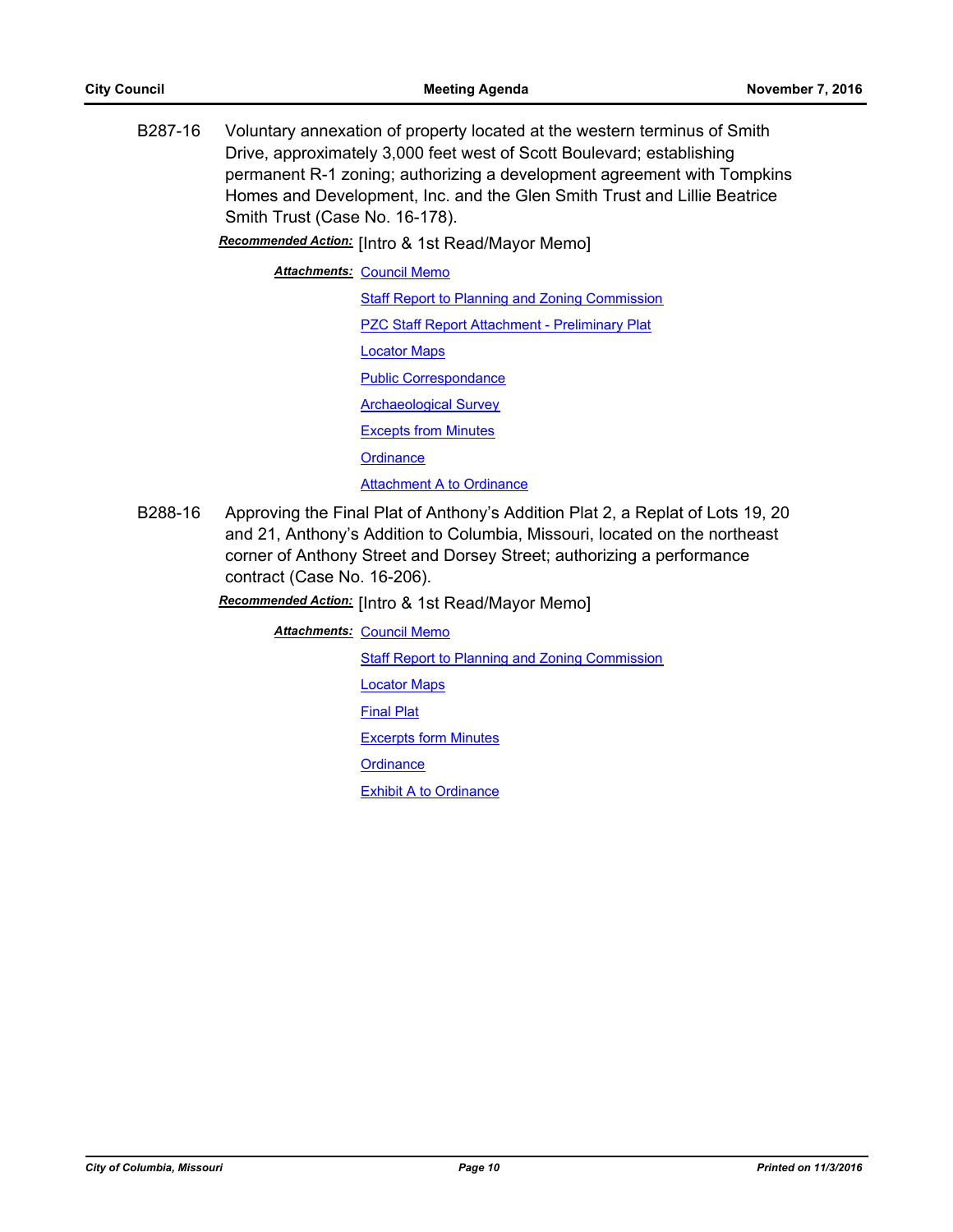B289-16 Approving the Final Plat of Cunningham Place Plat 2, a Replat of Lot 3 of the Revised Plat of Cunningham Place, and Lots 1, 2 and 3 of Mitchell Court, Columbia, Missouri, located on the east side of College Avenue and south of Paris Road 404 and 408 N. College Avenue); authorizing a performance contract (Case No. 16-207).

*Recommended Action:* [Intro & 1st Read/Mayor Memo]

**Attachments: [Council Memo](http://gocolumbiamo.legistar.com/gateway.aspx?M=F&ID=1aecd4f3-34fb-4680-b69a-f5d91d07e21f.docx)** 

[Staff Report to Planning and Zoning Commission](http://gocolumbiamo.legistar.com/gateway.aspx?M=F&ID=7b509674-e75e-48ec-8db6-14f4d4c55a5e.pdf) [Locator Maps](http://gocolumbiamo.legistar.com/gateway.aspx?M=F&ID=767eb26f-bc5b-4f8d-8458-82d4c9bd37ec.pdf) [Final Plat](http://gocolumbiamo.legistar.com/gateway.aspx?M=F&ID=9ac94ab5-48fd-4bf3-a8fc-baaea716b027.pdf) [Excepts from Minutes](http://gocolumbiamo.legistar.com/gateway.aspx?M=F&ID=8f059625-f64f-4565-9f49-17379fbab735.docx) **[Ordinance](http://gocolumbiamo.legistar.com/gateway.aspx?M=F&ID=40bb7d41-4dc9-4ad1-b6dd-4f3f60e2efe6.doc)** [Exhibit A to Ordinance](http://gocolumbiamo.legistar.com/gateway.aspx?M=F&ID=b42eed7d-be51-44fc-b918-2bb8bfe379c5.pdf)

B290-16**\*** Approving the Final Plat of Wyndham Commercial Corner located northeast of the intersection of Scott Boulevard and State Rout KK; authorizing a performance contract.

*Recommended Action:* [Intro & 1st Read/Mayor Memo]

**Attachments: [Council Memo](http://gocolumbiamo.legistar.com/gateway.aspx?M=F&ID=acfb0c5f-bb5c-4c98-bb33-808e5c3f7bb9.docx)** [Locator Maps](http://gocolumbiamo.legistar.com/gateway.aspx?M=F&ID=677e0361-fba6-410e-a191-89e476f1aa7e.pdf) [Final Plat](http://gocolumbiamo.legistar.com/gateway.aspx?M=F&ID=76ad7b4f-0eef-4218-9faf-980d459dcf6a.pdf) [R51-07](http://gocolumbiamo.legistar.com/gateway.aspx?M=F&ID=1b792504-1bd1-4ef6-8a12-6d4841a002d7.pdf) [Preliminary Plat approved 02-19-2007](http://gocolumbiamo.legistar.com/gateway.aspx?M=F&ID=74b1ebd3-ad31-4aeb-bb0f-767e3f743f97.pdf) **[Ordinance](http://gocolumbiamo.legistar.com/gateway.aspx?M=F&ID=82be7379-55a7-4c36-ae49-1f1ebb594ff4.doc)** [Exhibit A to Ordinance](http://gocolumbiamo.legistar.com/gateway.aspx?M=F&ID=29fdbf82-d0e1-4384-8b50-6aa717f1ea87.pdf)

B291-16**\*** Vacating a stormwater drainage easement on Lots 69 and C1 within Bristol Lake Plat 1 located on the north side of Bradington Drive and northwest of Bristol Lake Drive (Case No. 16-180).

*Recommended Action:* [Intro & 1st Read/Mayor Memo]

**Attachments: [Council Memo](http://gocolumbiamo.legistar.com/gateway.aspx?M=F&ID=171e0467-451a-45ec-a9f3-74ed10b1e704.docx)** 

[Vacation Graphic](http://gocolumbiamo.legistar.com/gateway.aspx?M=F&ID=9937f80b-0243-42ea-8b8c-96f19dca95ee.pdf)

[Easement Rededication Graphic](http://gocolumbiamo.legistar.com/gateway.aspx?M=F&ID=04a7c8c3-0aac-43d1-b13f-abad5ea648be.pdf)

[Locator Maps](http://gocolumbiamo.legistar.com/gateway.aspx?M=F&ID=be302c56-0cce-41b4-af19-31a6d81aceb0.pdf)

**[Ordinance](http://gocolumbiamo.legistar.com/gateway.aspx?M=F&ID=35dbfe84-8cb0-4797-840b-1aee41fc57bd.doc)** 

B292-16**\*** Appropriating funds to finalize and close out the Chapel Hill Road improvement project.

*Recommended Action:* [Intro & 1st Read/Mayor Memo]

**Attachments: [Council Memo](http://gocolumbiamo.legistar.com/gateway.aspx?M=F&ID=af0c4ade-ab52-4591-a15c-837828a227c9.docx)**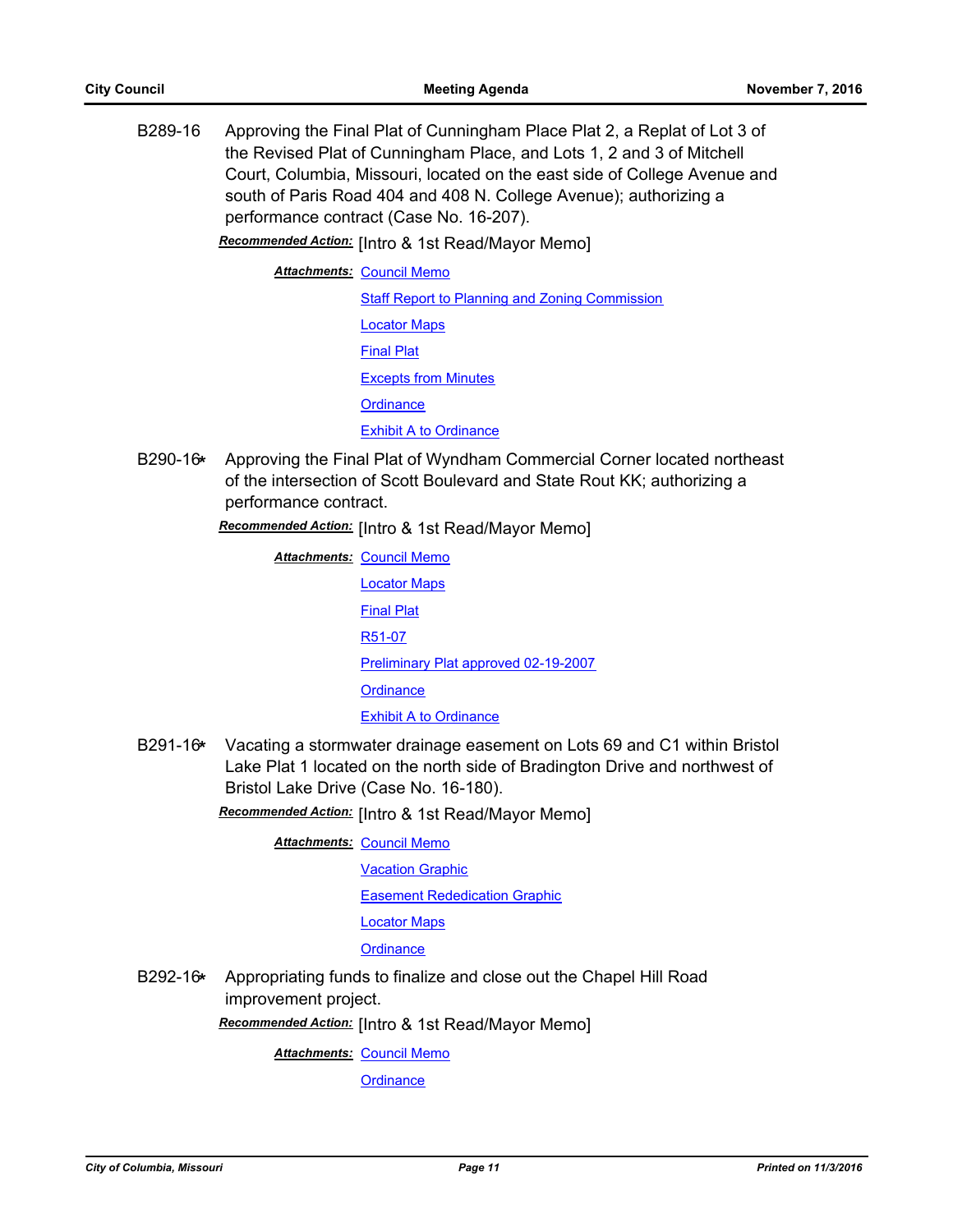B293-16**\*** Appropriating and transferring funds relating to the Grissum Building renovation improvement project.

*Recommended Action:* [Intro & 1st Read/Mayor Memo]

**Attachments: [Council Memo](http://gocolumbiamo.legistar.com/gateway.aspx?M=F&ID=daa31df5-440f-4959-9fad-080fcee12ac3.docx)** 

**[Ordinance](http://gocolumbiamo.legistar.com/gateway.aspx?M=F&ID=9dcc4639-ffc7-41ba-b189-c5bc291991e9.doc)** 

B294-16**\*** Authorizing an agreement with PNC Bank, National Association, Lexington Steel Corporation and LexWest, LLC to facilitate warehouse storage of carbon steel at the City's transload facility.

*Recommended Action:* [Intro & 1st Read/Mayor Memo]

**Attachments: [Council Memo](http://gocolumbiamo.legistar.com/gateway.aspx?M=F&ID=bbee6847-6e3d-4abc-80a6-a7bbbe4a1063.docx)** 

**[Ordinance](http://gocolumbiamo.legistar.com/gateway.aspx?M=F&ID=5a280f2c-9147-4bef-ab21-c8bee45dae55.doc)** 

[Exhibit A to Ordinance](http://gocolumbiamo.legistar.com/gateway.aspx?M=F&ID=58f7e43c-87f2-462d-9473-72c6dc355f85.pdf)

B295-16**\*** Authorizing a contract of obligation with the Missouri Department of Natural Resources to satisfy financial assurance requirements for proper closure and post-closure care with respect to a permit for operation of a solid waste disposal area.

*Recommended Action:* [Intro & 1st Read/Mayor Memo]

**Attachments: [Council Memo](http://gocolumbiamo.legistar.com/gateway.aspx?M=F&ID=b13da7fc-e15d-45ae-9440-5b4c79eca195.docx)** [Correspondence from MDNR](http://gocolumbiamo.legistar.com/gateway.aspx?M=F&ID=3ee8e934-8d89-4954-a238-96d8af158886.pdf) **[Ordinance](http://gocolumbiamo.legistar.com/gateway.aspx?M=F&ID=23145d77-8375-4354-b7ab-8d072745a46a.doc)** [Exhibit A to Ordinance](http://gocolumbiamo.legistar.com/gateway.aspx?M=F&ID=fe15ced6-4c91-43e9-8b71-c9ba2348a995.doc)

B296-16**\*** Authorizing permit holder and certifier registration designations relating to the electronic filing of discharge monitoring reports, in compliance with the National Pollutant Discharge Elimination System Electronic Reporting Rule, with the Missouri Department of Natural Resources Water Protection Program.

*Recommended Action:* [Intro & 1st Read/Mayor Memo]

**Attachments: [Council Memo](http://gocolumbiamo.legistar.com/gateway.aspx?M=F&ID=35bf8bdc-8a73-4098-9792-d8fd6d94d549.docx)** 

[Correspondence from MDNR](http://gocolumbiamo.legistar.com/gateway.aspx?M=F&ID=dad2fd1e-854a-4c64-9c8f-a8e2a45f485f.pdf)

[eDMR Application](http://gocolumbiamo.legistar.com/gateway.aspx?M=F&ID=8f1de7a2-84df-4e59-8143-cc98a757e77b.pdf)

**[Ordinance](http://gocolumbiamo.legistar.com/gateway.aspx?M=F&ID=ec951893-6ab9-4108-90f8-49b9e9192dfd.doc)** 

B297-16**\*** Accepting conveyances for water, utility and electric purposes. *Recommended Action:* [Intro & 1st Read/Mayor Memo]

**Attachments: [Council Memo](http://gocolumbiamo.legistar.com/gateway.aspx?M=F&ID=599411a4-630a-47b9-8a3a-4f0abbb191ed.docx)**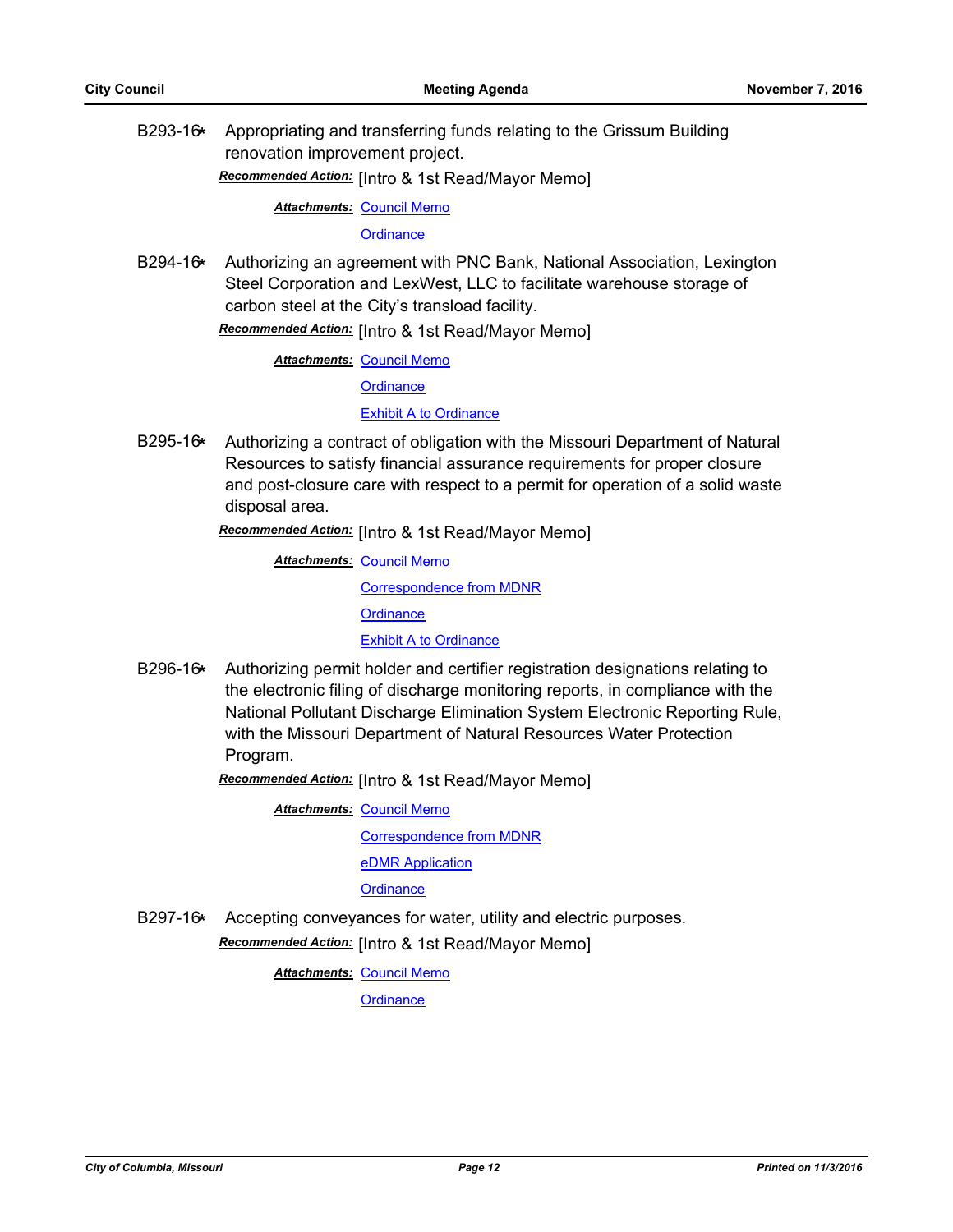B298-16**\*** Accepting conveyances for drainage and utility purposes.

*Recommended Action:* [Intro & 1st Read/Mayor Memo]

**Attachments: [Council Memo](http://gocolumbiamo.legistar.com/gateway.aspx?M=F&ID=b41b951c-c4ea-43cd-9316-457be25720de.docx)** 

#### **[Ordinance](http://gocolumbiamo.legistar.com/gateway.aspx?M=F&ID=a02d5c3b-979b-4073-9dbd-7afe2ad900ca.doc)**

B299-16 Authorizing construction of Phase II improvements to the pickleball court area at Albert-Oakland Park to include the installation of two new pickleball courts, lighting improvements, a small shelter, water fountain and construction of walkway connections; calling for bids for a portion of the project through the Purchasing Division.

*Recommended Action:* [Intro & 1st Read/Mayor Memo]

**Attachments: [Council Memo](http://gocolumbiamo.legistar.com/gateway.aspx?M=F&ID=cbac770b-7d11-4c5f-9f75-ff06af0bfcac.docx)** 

[Plans](http://gocolumbiamo.legistar.com/gateway.aspx?M=F&ID=7760d4c5-d033-4943-bf28-c0bdb4680eaa.pdf)

**[Ordinance](http://gocolumbiamo.legistar.com/gateway.aspx?M=F&ID=83f6f572-549a-4e00-8857-41cf7195558b.doc)** 

B300-16**\*** Authorizing Amendment No. 2 to the program services contract with the Missouri Department of Health and Senior Services for maternal child health services; appropriating funds.

*Recommended Action:* [Intro & 1st Read/Mayor Memo]

**Attachments: [Council Memo](http://gocolumbiamo.legistar.com/gateway.aspx?M=F&ID=65ecf0dc-2126-49e5-a9a0-b3ba8b945583.docx)** 

**[Ordinance](http://gocolumbiamo.legistar.com/gateway.aspx?M=F&ID=45b5b3f8-5e24-43d0-8e6b-77d19d87e1d1.doc)** 

[Exhibit A to Ordinance](http://gocolumbiamo.legistar.com/gateway.aspx?M=F&ID=37e37812-9933-4828-8d0c-cfbe59ef68d1.pdf)

B301-16**\*** Authorizing a subrecipient monitoring agreement with Boone County, Missouri relating to acceptance of the FY 2016 Justice Assistance Grant (JAG) Program Award to purchase equipment for the Police Department; appropriating funds.

*Recommended Action:* [Intro & 1st Read/Mayor Memo]

**Attachments: [Council Memo](http://gocolumbiamo.legistar.com/gateway.aspx?M=F&ID=560b372a-ce62-47e0-84a5-04ab49698a36.docx)** 

[Intergovernmental Agreement approved by City Council 7/18/16](http://gocolumbiamo.legistar.com/gateway.aspx?M=F&ID=6bfefd54-2e57-4104-a014-2b7eb4af2414.pdf)

**[Ordinance](http://gocolumbiamo.legistar.com/gateway.aspx?M=F&ID=0e3c7c4d-829f-44fb-a031-408759cd062e.doc)** 

[Exhibit A to Ordinance](http://gocolumbiamo.legistar.com/gateway.aspx?M=F&ID=0b081d24-3fe3-4b62-9f22-82dd0de7e2a5.pdf)

B302-16**\*** Accepting funds from the Community Foundation of Central Missouri to be used for FY 2017 annual arts agency funding; appropriating funds.

*Recommended Action:* [Intro & 1st Read/Mayor Memo]

**Attachments: [Council Memo](http://gocolumbiamo.legistar.com/gateway.aspx?M=F&ID=80b594dd-6488-4fc8-833f-27a6bfda019c.docx)**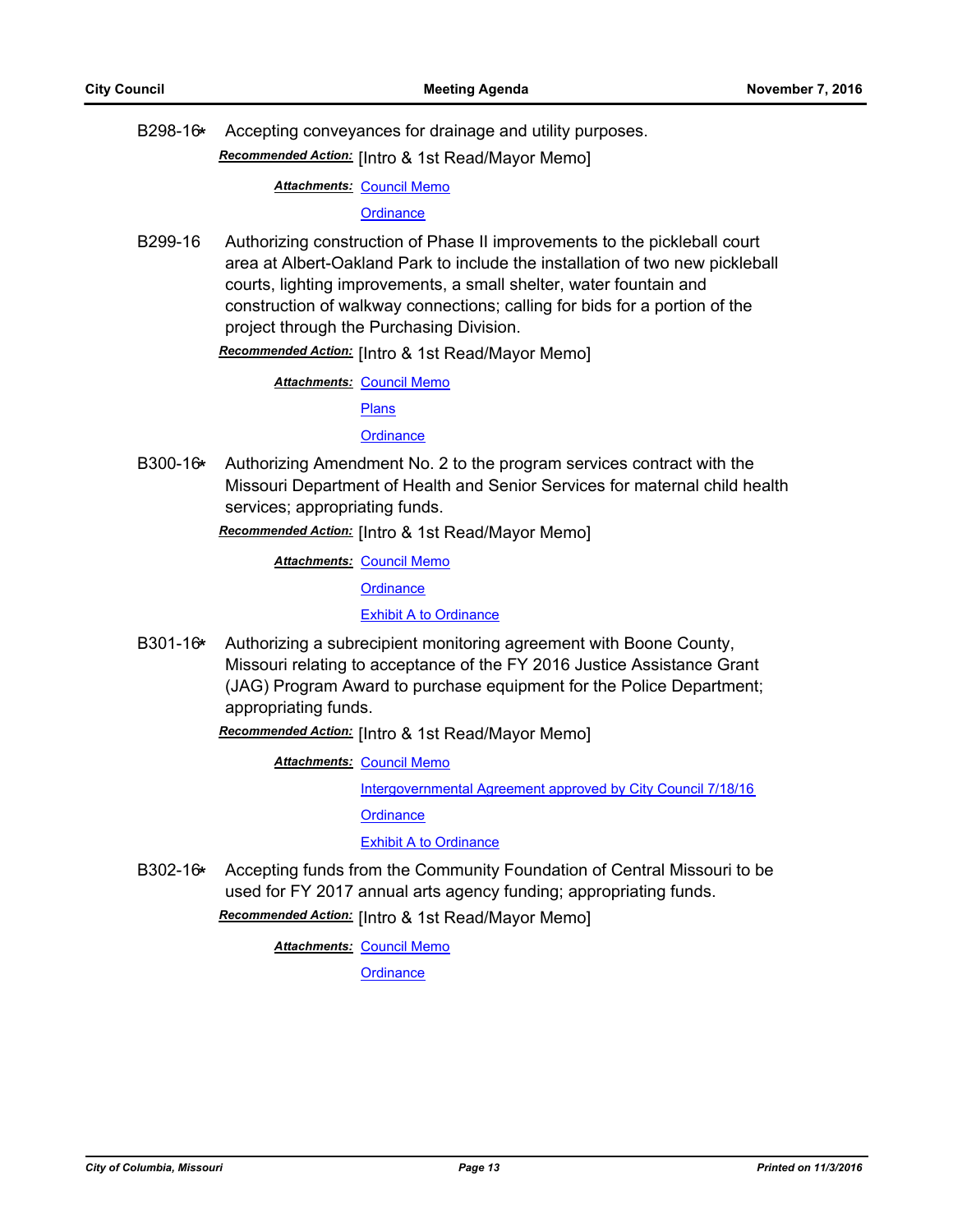B303-16**\*** Authorizing a first amendment to antenna agreement and memorandum of agreement with Cellco Partnership, d/b/a Verizon Wireless, relating to the lease of property and space on the Shepard Water Tower (1160 Cinnamon Hill Lane).

*Recommended Action:* [Intro & 1st Read/Mayor Memo]

**Attachments: [Council Memo](http://gocolumbiamo.legistar.com/gateway.aspx?M=F&ID=af3b7c63-0577-4f52-8cac-9bbe8f859c64.docx)** 

**[Ordinance](http://gocolumbiamo.legistar.com/gateway.aspx?M=F&ID=33274928-b6a6-4269-9fe1-658b1288d7d6.doc)** 

[Attachment A to Ordinance](http://gocolumbiamo.legistar.com/gateway.aspx?M=F&ID=911ab4d2-1665-4bbf-8de6-d9b98db021fc.pdf)

B304-16**\*** Authorizing a first amendment to tower agreement and memorandum of agreement with Cellco Partnership, d/b/a Verizon Wireless, relating to the lease of City-owned property located at 1313 Lakeview Street (Grissum Building).

*Recommended Action:* [Intro & 1st Read/Mayor Memo]

**Attachments: [Council Memo](http://gocolumbiamo.legistar.com/gateway.aspx?M=F&ID=3146fc1c-27dd-495b-b674-330cf8f830c4.docx)** 

**[Ordinance](http://gocolumbiamo.legistar.com/gateway.aspx?M=F&ID=79d4d45d-d3a8-4bfd-a05c-ec8994b399c4.doc)** 

[Attachment A to Ordinance](http://gocolumbiamo.legistar.com/gateway.aspx?M=F&ID=5d3f70ed-9a84-4134-8e47-ac9d378661bf.pdf)

B305-16**\*** Authorizing an agreement with The Curators of the University of Missouri, on behalf of its Veterinary Medical Teaching Hospital, for emergency veterinary services.

*Recommended Action:* [Intro & 1st Read/Mayor Memo]

**Attachments: [Council Memo](http://gocolumbiamo.legistar.com/gateway.aspx?M=F&ID=aa99eed1-d193-4207-a24d-f95a1c722170.docx)** 

**[Ordinance](http://gocolumbiamo.legistar.com/gateway.aspx?M=F&ID=09b285c3-6341-41ab-a608-0e9ba0203c9c.doc)** 

[Exhibit A to Ordinance](http://gocolumbiamo.legistar.com/gateway.aspx?M=F&ID=a67e96d0-4a1b-4adf-a829-67ccd066b8b2.docx)

B306-16**\*** Amending the FY 2017 Annual Budget by adding and deleting positions in the Police Department; amending the FY 2017 Classification and Pay Plan by adding and closing classifications.

*Recommended Action:* [Intro & 1st Read/Mayor Memo]

Attachments: [Council Memo - CPD Classification and Pay Plan Amendments](http://gocolumbiamo.legistar.com/gateway.aspx?M=F&ID=07eda2e1-601a-4af8-a807-d4237a7af6d7.docx)

[Classification and Pay Plan Amendments - Police](http://gocolumbiamo.legistar.com/gateway.aspx?M=F&ID=bc4390ad-2950-41d9-9328-9e47f9e6adf5.doc)

[Council Memo - HR Recommended Classification and Pay Plan Amendments](http://gocolumbiamo.legistar.com/gateway.aspx?M=F&ID=31a7dd45-2e86-4e8f-a95f-f278e9b5a687.docx)

[Classification and Pay Plan Amendments - Sustainability, Finance, Health](http://gocolumbiamo.legistar.com/gateway.aspx?M=F&ID=4150dc08-b0ef-4ce4-8154-b7b6a01142bf.doc)

[FY 2017 Classification and Pay Plan Amendments \(eff. 11-21-2016\)](http://gocolumbiamo.legistar.com/gateway.aspx?M=F&ID=787b96c7-a91c-432f-bbe6-2a1ed69412d1.pdf)

**[Ordinance](http://gocolumbiamo.legistar.com/gateway.aspx?M=F&ID=d7034162-8a03-43e0-a9c9-6acdb692c441.doc)** 

B307-16**\*** Amending Chapter 19 of the City Code relating to payment of floating holidays for certain fire department employees.

*Recommended Action:* [Intro & 1st Read/Mayor Memo]

**Attachments: [Council Memo](http://gocolumbiamo.legistar.com/gateway.aspx?M=F&ID=7fd61c2f-0195-401a-b5bc-740267dc5afc.docx)**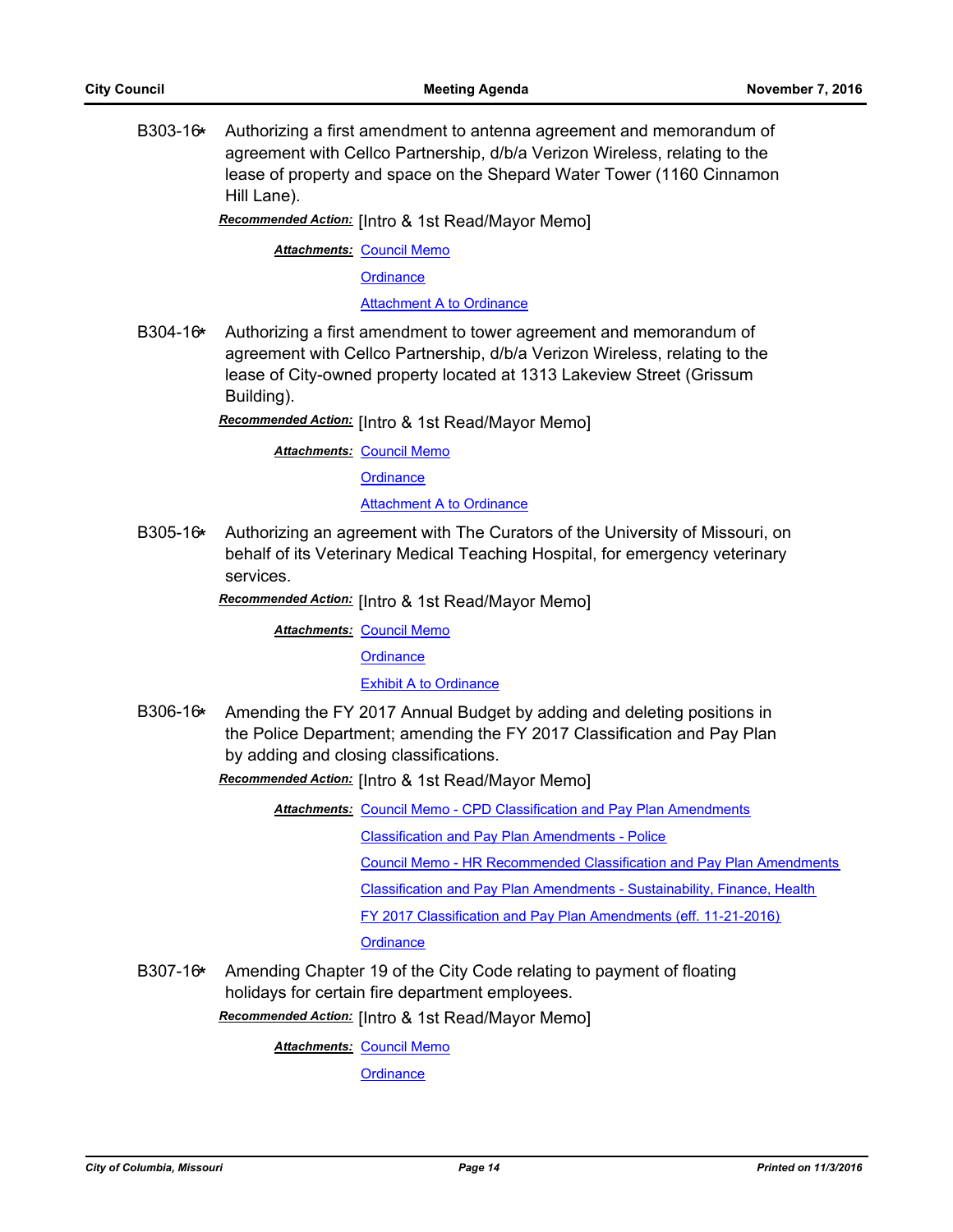**\*Non-zoning related introductory item that may be included on a future agenda as a consent item. Any such item can be removed from the consent agenda and placed under old business or new business at the request of a council member or any other interested person. The request must be made at the beginning of the council meeting at which the council bill or resolution is scheduled to be acted upon.** 

**\*\*Zoning related introductory item that may be included on a future agenda as a consent item. Any such item can be removed from the consent agenda and placed under old business at the request of a council member or any other interested person. The request must be made to the city clerk before noon on the Wednesday before the council meeting at which the council bill is scheduled to be considered for passage.**

**Non-asterisk items are expected to be included in a future agenda as a public hearing or an old business item.**

## **X. REPORTS**

REP79-16 Correspondence regarding reproductive non-discrimination from the Commission on Human Rights.

*Recommended Action:* [Memo]

*Attachments:* [Letter regarding Reproductive Non-Descrimination](http://gocolumbiamo.legistar.com/gateway.aspx?M=F&ID=b40db053-7046-4839-b9f3-735ea49c41ad.docx)

REP80-16 Correspondence regarding paid parental leave from the Commission on Human Rights.

*Recommended Action:* [Memo]

*Attachments:* [Letter regarding Paid Parental Leave](http://gocolumbiamo.legistar.com/gateway.aspx?M=F&ID=9031bd7d-cde3-4e21-a4ec-48ae5a2e6e1e.docx)

REP81-16 Downtown Community Improvement District - End of Fiscal Year Report. *Recommended Action:* [Memo]

**Attachments: [Letter from the Downtown CID](http://gocolumbiamo.legistar.com/gateway.aspx?M=F&ID=ab220ff3-cf96-4d1d-8cde-45e93af89940.pdf)** 

[2016 in Review](http://gocolumbiamo.legistar.com/gateway.aspx?M=F&ID=5875c0c0-5712-48b0-8403-13570d793f7c.pdf)

[Financial Statements - Ended September 30, 2016](http://gocolumbiamo.legistar.com/gateway.aspx?M=F&ID=b8cc076e-8bfd-4503-bf46-c217ee392c00.pdf)

[Resolutions of the Downtown CID in the Past Year](http://gocolumbiamo.legistar.com/gateway.aspx?M=F&ID=73296073-9224-4b07-a8cd-f3451eab63e5.pdf)

REP82-16 Business Loop Community Improvement District - End of Fiscal Year Report. *Recommended Action:* [Memo]

Attachments: [Letter from the Business Loop CID](http://gocolumbiamo.legistar.com/gateway.aspx?M=F&ID=cadec25c-c847-4355-9fac-08f88e48e607.pdf)

[Services Provided 2016](http://gocolumbiamo.legistar.com/gateway.aspx?M=F&ID=51e6e4a6-c519-44c6-ba3b-cfa6a07c80d1.pdf)

[Financial Statements - Ended September 30, 2016](http://gocolumbiamo.legistar.com/gateway.aspx?M=F&ID=538e6d7e-6ed4-4ea6-bbe6-06f2b22c84ae.pdf)

[Resolutions for the Business Loop CID in the Past Year](http://gocolumbiamo.legistar.com/gateway.aspx?M=F&ID=38e2c160-4207-44ff-85ba-f46d5ae85843.pdf)